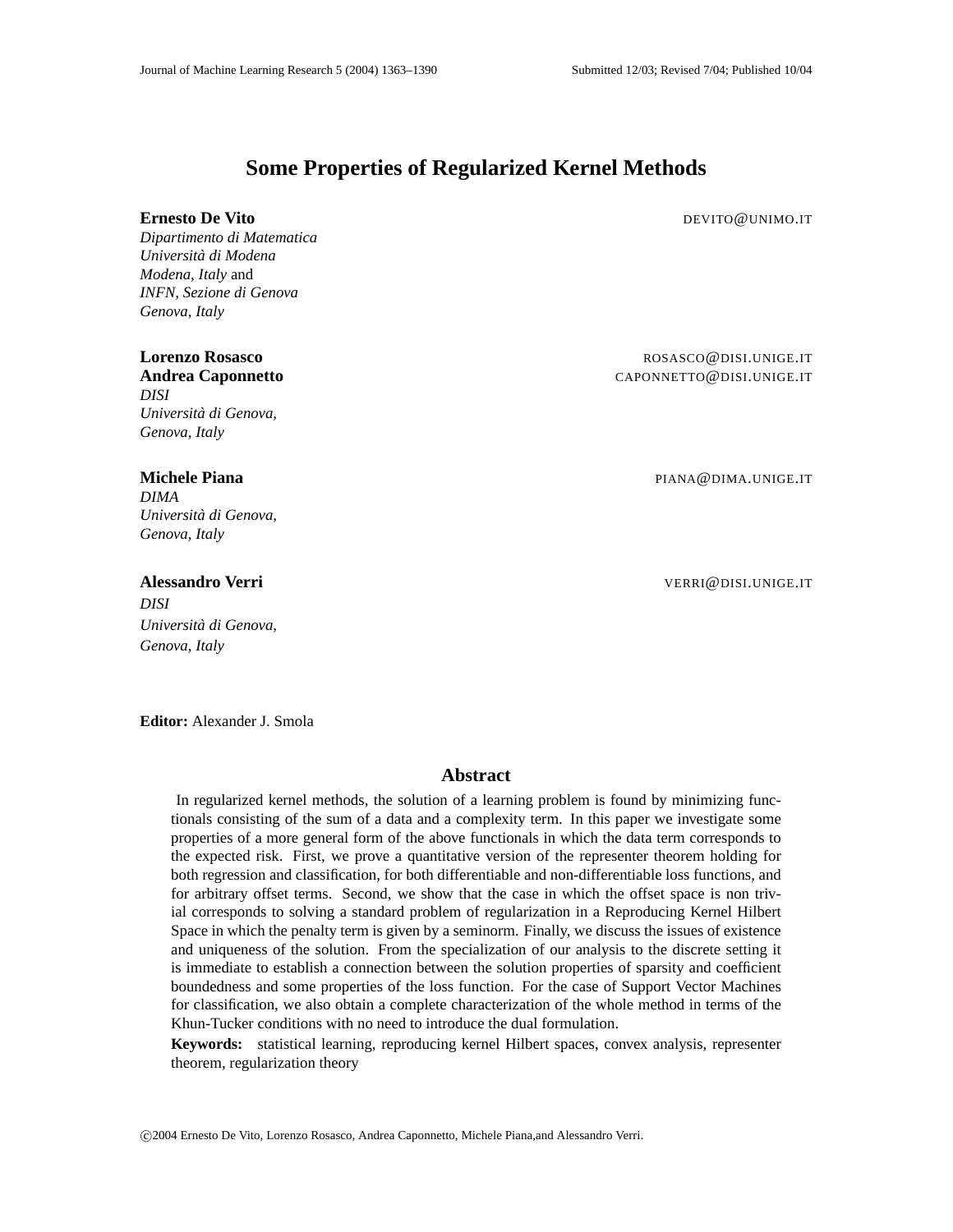### **1. Introduction**

The problem of learning from examples can be seen as the problem of estimating an unknown functional dependency given only a finite (possibly small) number of instances. The seminal work of Vapnik Vapnik (1988) shows that the key to effectively solve this problem is by controlling the complexity of the solution. In the context of statistical learning this leads to techniques known as *regularization networks* (Evgeniou et al., 2000) or *regularized kernel methods* (Vapnik, 1988; Cristianini and Shawe Taylor, 2000; Schölkopf and Smola, 2002). More precisely, given a training set  $S = (\mathbf{x}_i, y_i)_{i=1}^{\ell}$  of  $\ell$  pairs of examples, the estimator is defined as

$$
f_S^{\lambda} \in \underset{f \in \mathcal{H}}{\text{argmin}} \left\{ \frac{1}{\ell} \sum_{i=1}^{\ell} V(y_i, f(\mathbf{x}_i)) + \lambda ||f||_{\mathcal{H}}^2 \right\},\tag{1}
$$

where *V* is the loss function, *H* is the Hilbert space of the *hypotheses* and  $\lambda > 0$  is the regularization parameter. As shown by Evgeniou et al. (2000) the above minimization problem can also be seen as particular instance of Tikhonov Regularization (Tikhonov and Arsenin, 1977; Mukherjee et al., 2002) for a multivariate function approximation problem which is well known to be ill-posed (Bertero et al., 1988; Evgeniou et al., 2000; Poggio and Smale, 2003).

In this paper we study the generalization of the above problem to the *continuous setting*, that is, given a probability distribution  $\rho$  defined on  $X \times Y$  where X is the input space and Y is the output space, we study the properties of the estimator

$$
(f^{\lambda}, g^{\lambda}) \in \underset{(f,g)\in\mathcal{H}\times\mathcal{B}}{\operatorname{argmin}} \left\{ \int_{X\times Y} V(y, f(\mathbf{x}) + g(\mathbf{x})) d\rho(\mathbf{x}, y) + \lambda \|f\|_{\mathcal{H}}^2 \right\},\tag{2}
$$

where  $H$  and  $B$  are reproducing kernel Hilbert spaces (RKHS):  $H$  is the space of penalized functions and  $B$  is the offset space (Wahba, 1990).

Considering the continuous setting is meaningful for several reasons. First, it is useful in order to study the problem of the generalization properties of kernel methods (Steinwart, 2002). To this purpose, one associates with each function  $f : X \to \mathbb{R}$  its expected risk,

$$
I[f] = \int_{X \times Y} V(y, f(\mathbf{x})) d\rho(\mathbf{x}, y),
$$

where  $\rho$  is the unknown probability distribution describing the relation between the input **x**  $\in$  *X* and the output  $y \in Y$ . Following Cucker and Smale (2002), for regularized kernel methods the discrepancy between the expected risk of the estimator,  $f_S^{\lambda}$ , and the minimum obtainable risk,  $\inf_{f \in \mathcal{H}} I[f]$ , can be decomposed as

$$
I[f_S^{\lambda}] - \inf_{f \in \mathcal{H}} I[f] = \left( I[f_S^{\lambda}] - I[f^{\lambda}] \right) + \left( I[f^{\lambda}] - \inf_{f \in \mathcal{H}} I[f] \right),
$$

where the first term represents the sample error and the second term the approximation error (Niyogi and Girosi, 1999). Clearly, insight on the form of  $f^{\lambda}$  can be useful to obtain better bounds on both errors. Second, considering the continuous measure ρ corresponds intuitively to finding a stable solution to the learning problem in the case of infinite number of examples and, hence, gives information about the best we can do in the hypothesis space  $H \times B$  (Mukherjee et al., 2002). Third,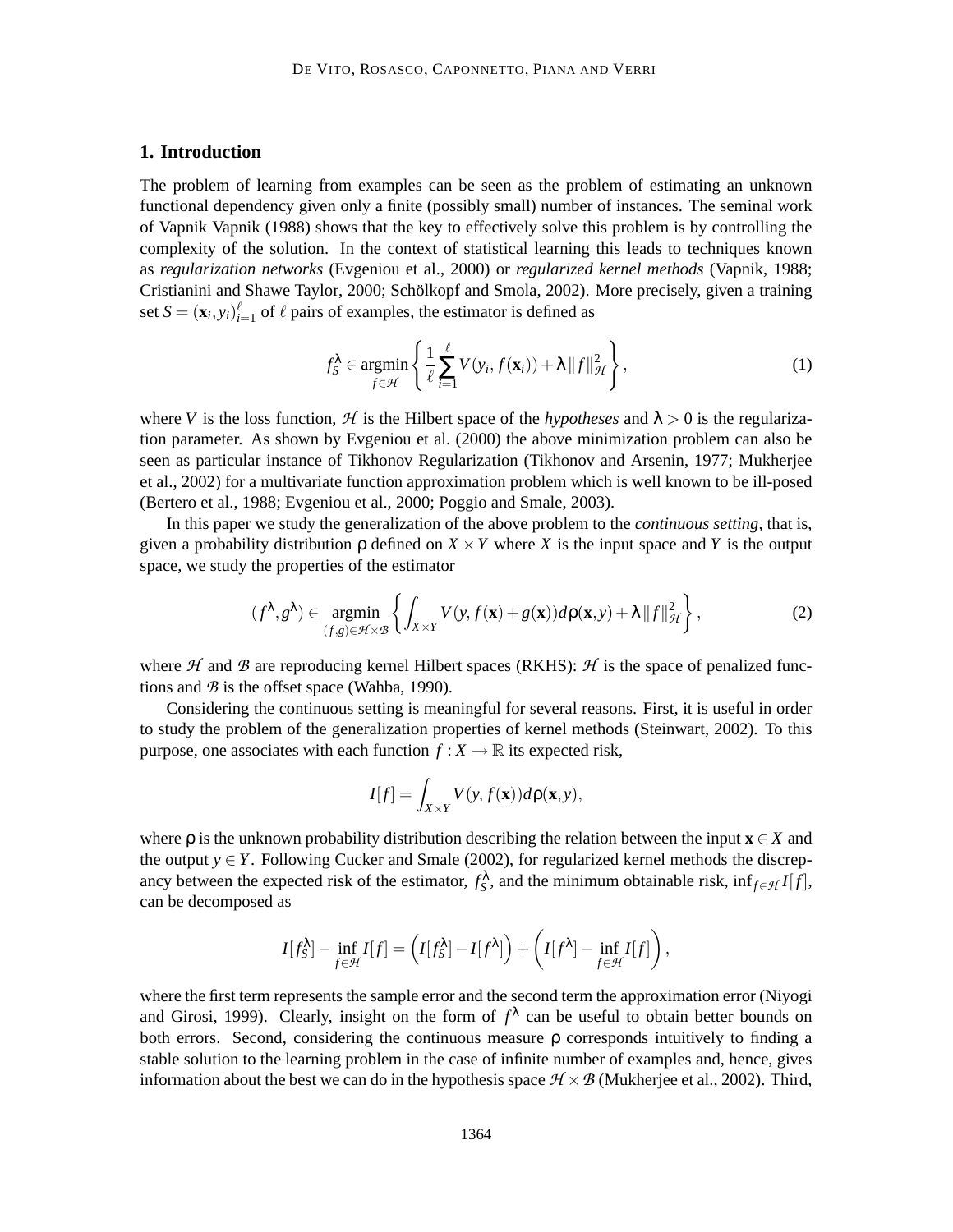we can treat both the empirical measure and the ideal unknown probability distribution in a unified framework.

The contribution of our work is threefold. First we provide a complete characterization of the explicit form of the estimator  $(f^{\lambda}, g^{\lambda})$  given by Eq. (2) by exploiting a convexity assumption on the loss functions. Our result can be interpreted as a quantitative version of the representer theorem holding for both regression and classification and in which explicit care is taken of the offset space B. Then, we discuss the role of the offset space B. The starting point of our discussion is the obvious observation that the estimator given by Problem (2) is not the *pair*  $(f^{\lambda}, g^{\lambda})$  but the *sum*  $f^{\lambda} + g^{\lambda}$ . In other words the natural hypothesis space is the *sum*  $H + B$  instead of the *product*  $H \times B$  (which is not even a space of functions from *X* to  $\mathbb{R}$ ). For arbitrary loss function we prove that Problem (2) is equivalent to a kernel method defined on  $H + B$ , which is a RKHS, with a penalty term given by a seminorm. Finally, for sake of completeness, we study the issues of the existence and uniqueness for Problem (2). When  $\mathcal B$  is not the empty set, both issues are not trivial. In particular, for  $\mathcal B$ equal to the set of constants, we prove existence under very reasonable conditions: for example, for classification, one needs at least two examples with different labels. About uniqueness we show that, for strictly convex loss functions, one has uniqueness if and only if the space  $\mathcal B$  is small enough to be separated by the measure ρ: for example, in the discrete setting, this last condition means that a function  $g \in \mathcal{B}$  is equal to 0 if and only if  $g(\mathbf{x}_i) = 0$  for all *i*. For the hinge loss function, which is convex but not strictly convex, we give an *ad hoc* condition in terms of number of support vectors of the two classes.

The plan of the paper is as follows. In Section 2 we discuss our contributions with respect to previous works. In Section 3 we introduce some basic concepts of learning theory and state the assumptions we make on the loss function *V* and hypothesis spaces  $H$  and  $B$ . In Section 4 we study the form of the solution of Problem (2). In Section 5 we discuss the theoretical meaning of the offset space B. We discuss the problem of existence and uniqueness in Section 6. In Section 7 we apply our results to the discrete setting and focus on the case of Support Vector Machines. In the appendix we recall some notions from convex analysis in infinite dimensional spaces.

#### **2. Putting Our Work in Context**

We now briefly discuss the relation between our results and the previous works on this subject. Results about the form of the solution of kernel methods are known in the literature as *representer theorems* (if B is not trivial they are called *semiparametric representer theorems*).

The first result in this direction is due to Kimeldorf and Wahba (1970) for the squared loss function (see also Wahba, 1990). However, the structure of the proof holds for arbitrary loss function as shown by many authors such as Cox and O'Sullivan (1990). In the framework of statistical learning, Schölkopf et al. (2001) give a proof of the representer theorem that holds for an arbitrary loss function and for any penalty term, being it a strictly increasing function of the norm. This kind of results shows that, if the  $H$  is a RKHS with kernel *K*, the estimator  $f_S^{\lambda}$  defined by Eq. (1) can be written as

$$
f_S^{\lambda}(\mathbf{x}) = \sum_{i=1}^{\ell} \alpha_i K(\mathbf{x}, \mathbf{x}_i).
$$

The above result holds for arbitrary loss function and for a large class of penalty terms. However, the form of the coefficients  $\alpha_i$  is unknown.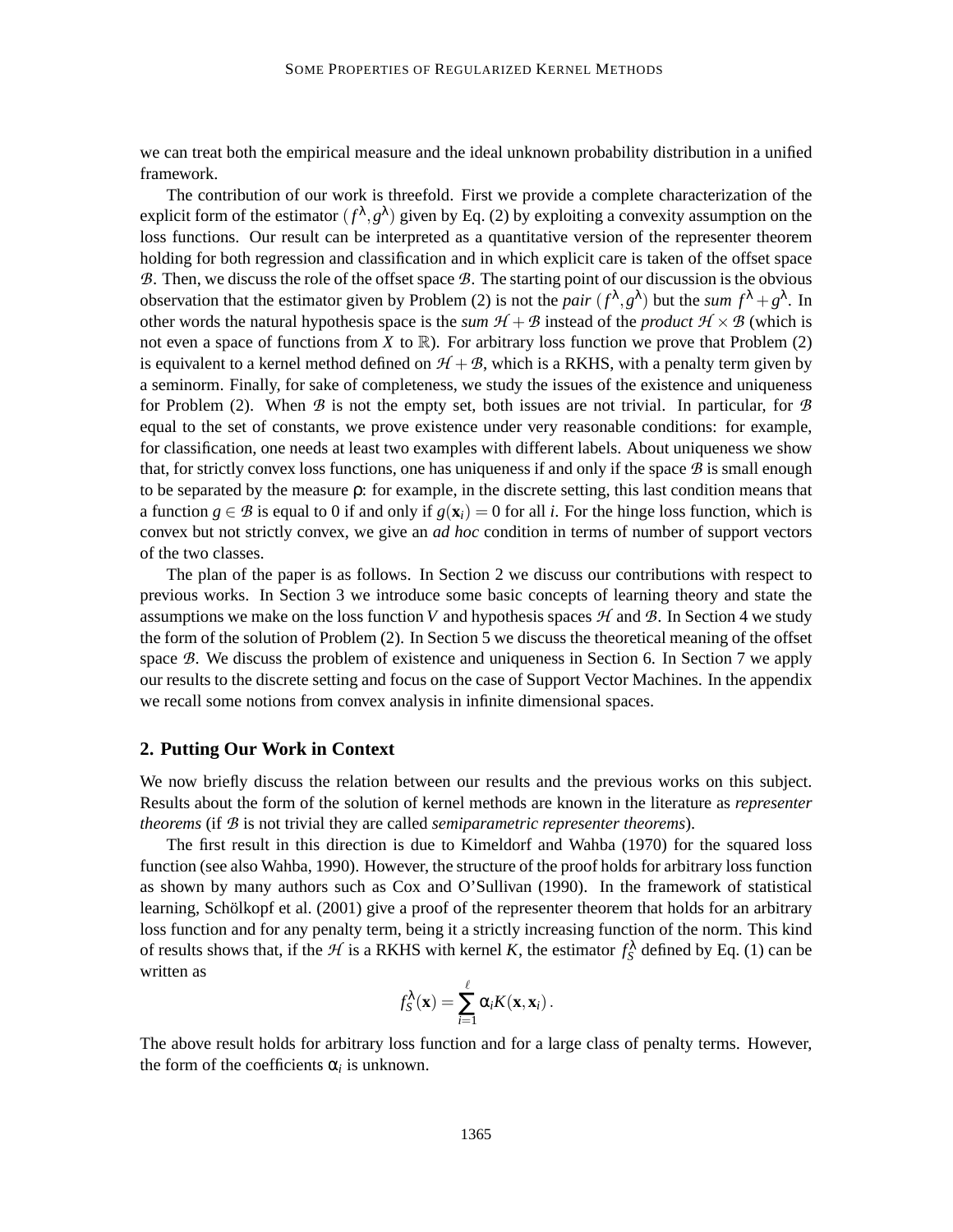For the squared loss function, the form of the coefficients is well known in the context of inverse problem, see, for example, Tikhonov and Arsenin (1977), and reduces to solve a linear system of equations. For arbitrary differentiable functions, this problem was studied by Poggio and Girosi (1992); Girosi (1998); Wahba (1998) where the coefficients  $\alpha_i$  are solution of a system of algebraic equations.

This approach cannot be applied to hinge and  $\varepsilon$ -insensitive loss function (Vapnik, 1988), since they are not differentiable: the form of the coefficients  $\alpha_i$  is recovered only through the usual dual Lagrangian formulation of the minimization problem, see, for example, Vapnik (1988); Cristianini and Shawe Taylor (2000).

Recently, Zhang (2001) gives a quantitative representer theorem in the classification setting that holds for differentiable loss function and Steinwart (2003) extends this result for arbitrary convex loss function, without using the dual problem. In these papers the form of the coefficients  $\alpha_i$  is given in terms of a closed equation involving the subgradient of the loss function. Moreover, they are able to extend the representer theorem to the continuous setting (a study of the solution of Tikhonov regularization in the continuous setting when the square loss is used can be found also in Cucker and Smale, 2002).

This paper, using techniques similar to those of Steinwart (2003), extends the above result in the following directions:

- our result holds both for regression and classification;
- we provide a general result that holds also when the offset term is considered. The presence of the offset space forces the coefficients  $\alpha_i$  to satisfy a system of linear equations;
- we do not assume that input space *X* and the output space *Y* are compact. In particular, for regression we can assume  $Y = \mathbb{R}$ ;
- we provide a simpler proof than the one of Steinwart (2003) by using known results about integral convex functionals.

A discussion of the role of the offset terms can be found in Evgeniou et al. (2000) and in Poggio et al.  $(2002)$  when the space  $\beta$  reduces to the set of constant functions. The results are close to our Theorem 6, but they are proved assuming that the unit constant is in the Mercer decomposition of the kernel and for the discrete setting, while our result holds true for offset term living in arbitrary RKHS.

The problem of the existence and uniqueness is discussed in Wahba (1998) for the discrete setting and with differentiable loss functions. For arbitrary ρ the papers by Steinwart (2002, 2003) study the existence for the classification setting with offset space reduced to the constant functions. For the hinge loss and ε-insensitive loss, the problem of uniqueness is treated in Burges and Crisp (2000, 2003). Their proof is based on the dual problem and on the Kuhn-Tucker conditions. Our results subsume the cited results as special cases, but are all obtained in the more general continuous setting. In particular our results on uniqueness of SVM solution are similar to those in Burges and Crisp (2000, 2003) but do not make use of the dual formulation.

#### **3. Notation and Assumptions**

In this section we first fix the notation and then state and comment upon the basic assumptions needed to derive the results described in the rest of the paper. We start with input and output spaces.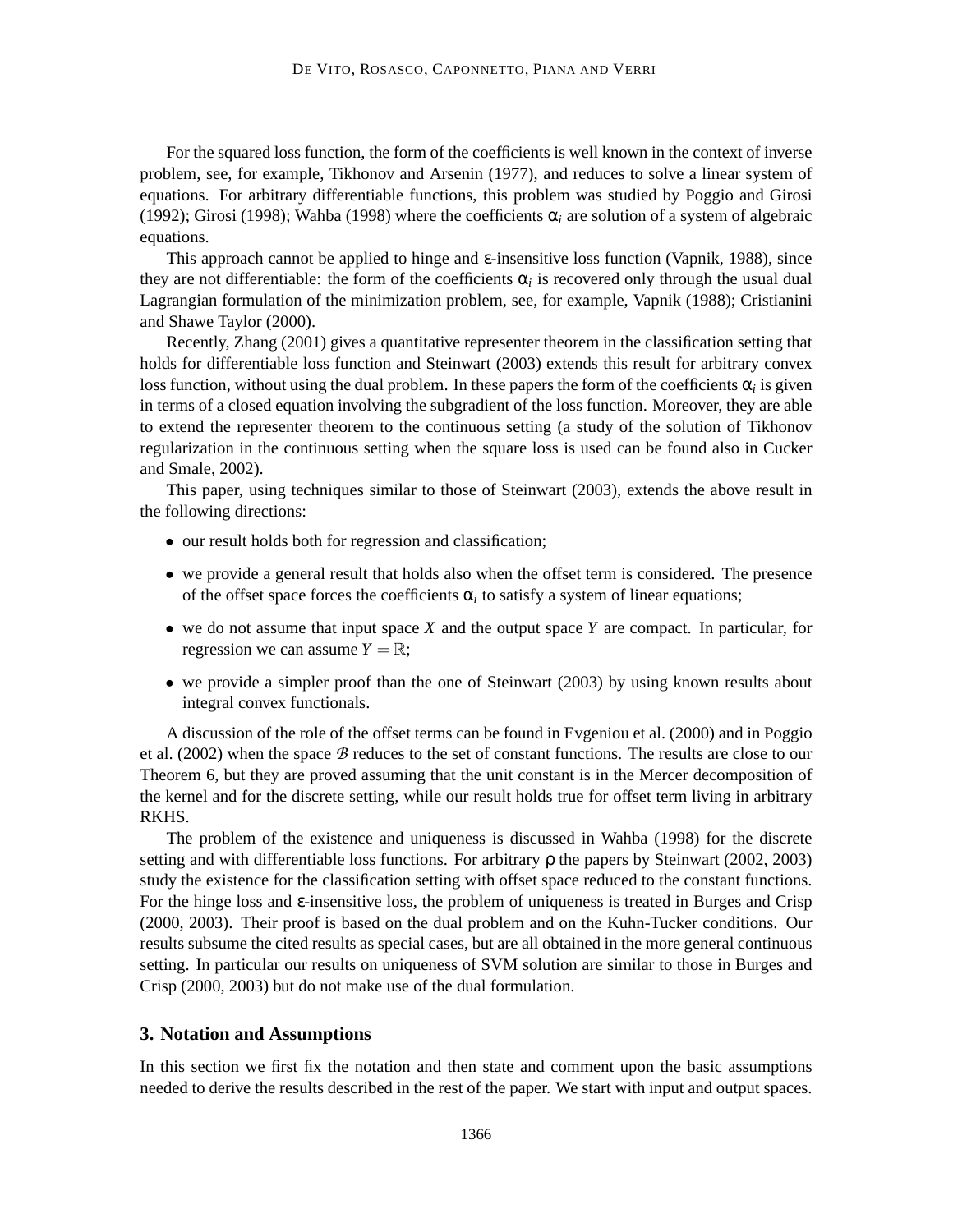#### **3.1 Input and Output Spaces**

As usual, we denote with *X* and *Y* the input and output spaces respectively. We assume that *X* is a locally compact second countable space (this assumption is satisfied for instance if *X* is a closed subset of  $\mathbb{R}^d$ ) and *Y* is a closed subspace of  $\mathbb{R}$ .

We let  $Z = X \times Y$  and endow it with a probability distribution  $\rho$  defined on the Borel  $\sigma$ -algebra of *Z*. We recall that, since ρ is a bounded measure and *Z* is second countable, ρ is a Radon measure. In practice, ρ will be either the unknown distribution describing the relation between **x** and *y* or the empirical measure

$$
\rho_{\mathcal{S}} = \frac{1}{\ell} \sum_{i=1}^\ell \delta_{(x_i, y_i)},
$$

associated with the *training set*  $S = \{(\mathbf{x}_i, y_i)\}_{i=1}^{\ell}$  drawn i.i.d. with respect to  $\rho$ . We now deal with loss functions.

#### **3.2 Loss Functions**

We collect the mathematical assumptions on the loss function in the following definition and we comment on the purpose of each assumption.

**Definition 1** *Given p*  $\in$  [1, +∞[*, a function V* :  $Y \times \mathbb{R} \rightarrow$  [0, +∞[ *such that* 

- *1. for all*  $y \in Y$  *the function*  $V(y, \cdot)$  *is convex on*  $\mathbb{R}$ *;*
- *2. the function V is measurable on*  $Y \times \mathbb{R}$ *;*
- *3. there are b*  $\in$  [0,  $+\infty$ [ *and a* : *Y*  $\rightarrow$  [0,  $+\infty$ [ *such that*

$$
V(y, w) \le a(y) + b|w|^p \qquad \forall w \in \mathbb{R}, y \in Y
$$
 (3)

$$
\int_{X\times Y} a(y)d\rho(\mathbf{x},y) \quad < \quad +\infty,\tag{4}
$$

*is called a p-loss function with respect to* ρ*.*

If the context is clear, *V* is simply called a loss function. The convexity hypothesis is not restrictive, being satisfied by all the loss functions commonly in use. Moreover, it is powerful from a technical point of view: it allows for the use of subgradient techniques without assuming differentiability of *V* and makes it possible to use convex analysis tools in the study of existence and uniqueness of functional minimizers. Finally, this requirement ensures stronger bounds for the sample error (Bartlett et al., 2002; Bartlett, 2003; Bartlett et al., 2003).

Assumption 2. is a minimal requirement for defining the expected risk and it is usually satisfied since loss functions commonly in use are continuous on *Z*.

Condition 3. is a technical hypothesis we need in order to use results from convex integral functional analysis. For example, it is satisfied in the following cases

1. for  $p = 2$ , if *V* is the square loss function,  $V(y, w) = (y - w)^2$ , and

$$
\int_{X\times Y} y^2 d\rho(\mathbf{x},y) < +\infty;
$$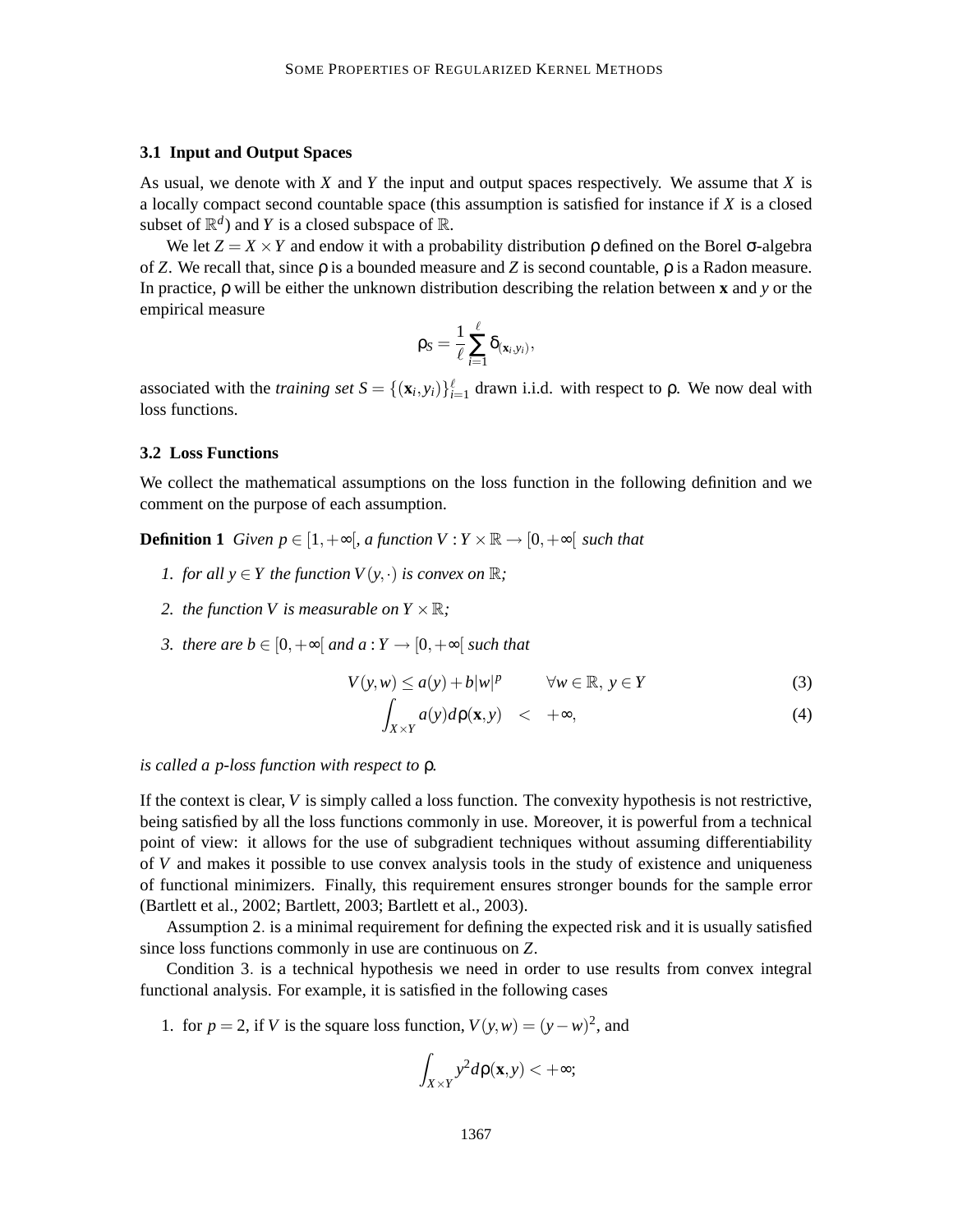2. for  $p = 1$ , if  $V(y, \cdot)$  is Lipschitz on R with a Lipschitz constant independent of y and

$$
\int_{X\times Y} V(y,0) d\rho(\mathbf{x},y) < +\infty.
$$

We now restrict our analysis to some functionals studied in statistical learning.

#### **3.3 Learning Functionals**

The *expected risk* of a measurable function  $f: X \to \mathbb{R}$  is defined as

$$
I[f] = \int_{X \times Y} V(y, f(\mathbf{x})) d\rho(y, \mathbf{x}),
$$

and can be seen as the average error obtained by the function  $f$ , where  $f$  is a possible solution of the learning problem and the probability measure  $\rho$  is unknown.

Given a training set *S*, a possible way to estimate  $I[f]$  is to evaluate the *empirical risk* 

$$
I_{\text{emp}}^{S}[f] = \frac{1}{\ell} \sum_{i=1}^{\ell} V(y_i, f(\mathbf{x}_i)).
$$

The problem of learning is to find, given the training set *S*, an *estimator f* effectively predicting the label of a new point. This translates in finding a function *f* such that its expected risk is small with high probability.

A possible way to efficiently solve the learning problem is provided by *regularized kernel methods* which amounts to solving a problem of functional minimization as Problem (1). A generalization of Problem (1) to a continuous setting is provided by Problem (2) in which the continuous measure p replaces the empirical measure  $\rho_s$  in the first term. In what follows we will refer to the functionals to be minimized in both Eq. (1) and Eq. (2) as *Tikhonov functionals* and to the solutions as the *regularized solutions*.

The second term of a Tikhonov functional is a *smoothness* or a *complexity* term measuring the norm of the function  $f$  in a suitable Hilbert space  $H$ . The minimization takes place in the *hypothesis space*  $H \times B$ . We now collect the assumptions on the hypothesis space at the basis of our analysis.

#### **3.4 Hypothesis Space**

First of all, we recall the definition of reproducing kernel Hilbert space. A RKHS  $H$  on  $X$  with kernel  $K: X \times X \to \mathbb{R}$  is defined as the unique Hilbert space of real valued functions on X such that, for all  $f \in \mathcal{H}$ ,

$$
f(\mathbf{x}) = \langle f, K_{\mathbf{x}} \rangle_{\mathcal{H}} \quad \forall \mathbf{x} \in X,
$$
\n(5)

where  $K_{\mathbf{x}}$  is the function on *X* defined by  $K_{\mathbf{x}}(\mathbf{s}) = K(\mathbf{x}, \mathbf{s})$ .

Given a probability meausure  $\rho$  on *Z* and  $p \in [1, +\infty]$ , we say that the kernel *K* is *p*-bounded with respect to  $\rho$  if the function *K* is measurable on  $X \times X$  and

$$
\int_{X\times Y} K(\mathbf{x}, \mathbf{x})^{\frac{p}{2}} d\rho(\mathbf{x}, y) < +\infty.
$$
 (6)

Clearly the above condition depends only on the marginal distribution of  $\rho$  on *X* and ensures that H is a subspace of  $L^p(Z, \rho)$  with continuous inclusion (see Lemma 4 in Section 4). This fact is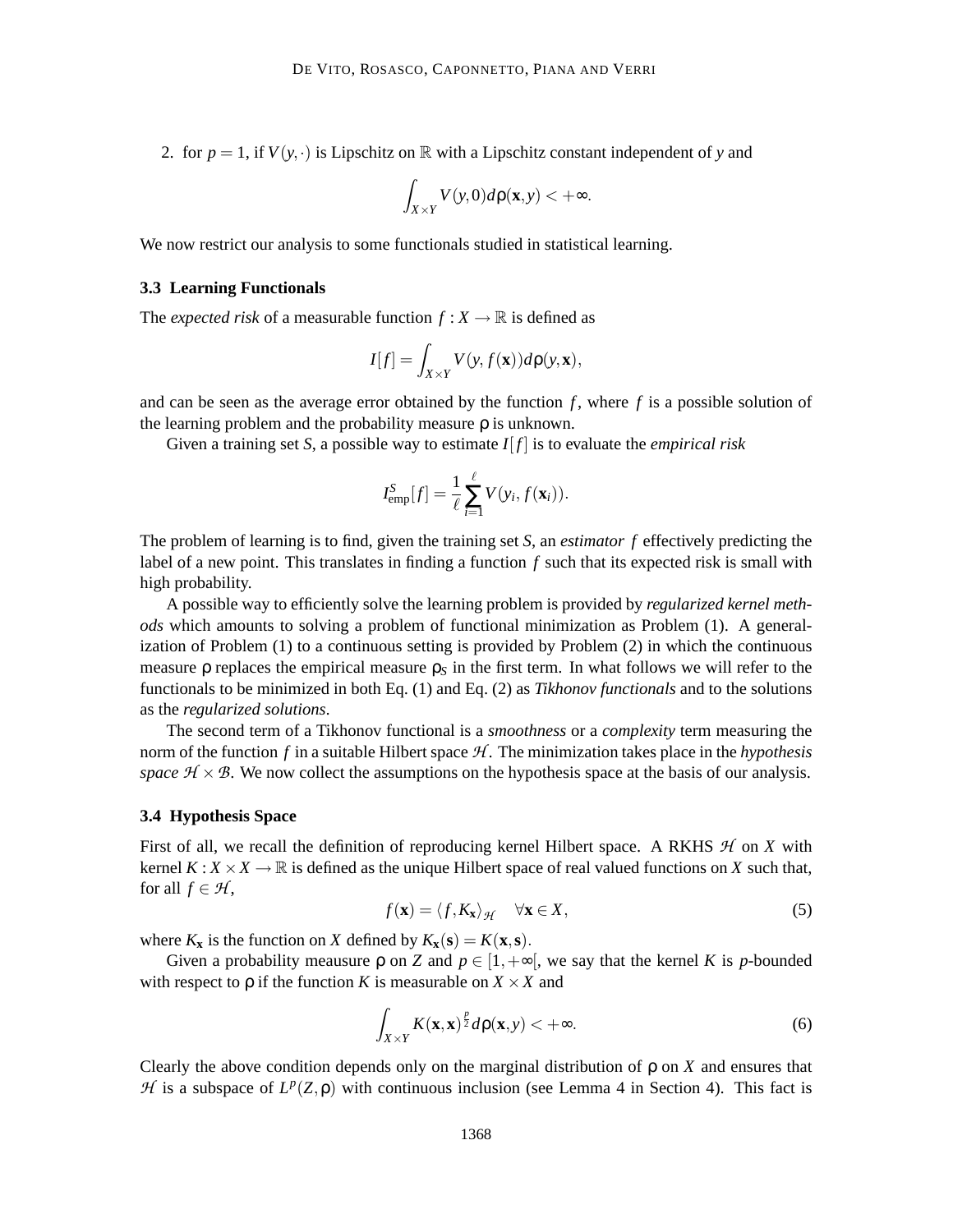essential for proving our results. In particular, the *p*-boundedness of the kernel is fulfilled for all  $p \in [1, +\infty]$  if *X* is compact and the kernel is continuous or if the kernel is measurable and bounded.

We are now ready to discuss the assumptions on the hypothesis space. We fix the probability measure p on *Z* and  $p \in [1, +\infty]$  such that *V* is *p*-bounded with respect to p. We require that the space of penalized functions  $H$  and the space of offset functions  $B$  are RKHS on  $X$  such that the corresponding kernels *K* and  $K^{\mathcal{B}}$  are *p*-bounded with respect to ρ. We denote the corresponding norms by  $\|\cdot\|_{\mathcal{H}}$  and  $\|\cdot\|_{\mathcal{B}}$ . Finally, we notice that, in general, the product space  $\mathcal{H} \times \mathcal{B}$  is not a RKHS.

In learning theory usually  $X$  is compact,  $K$  is continuous and  $\mathcal{B}$  is the one dimensional vector space of constant functions

$$
\mathcal{B} = \{f : X \to \mathbb{R} \mid f(\mathbf{x}) = b, \ b \in \mathbb{R}\} = \mathbb{R}
$$

with kernel  $K^{\mathcal{B}}$  simply given by  $K^{\mathcal{B}}(\mathbf{x}, \mathbf{s}) = 1$ . Another example of offset space, which arises in approximation problems in RKHS on a bounded interval, is the space of splines of order *n*, whose corresponding kernel is continuous (Wahba, 1990). In both case the *p*-boundedness assumption is satisfied for all *p*. Our framework allows to treat arbitrary (possibly infinite-dimensional) offset spaces with the possibility to incorporate jumps in the offset term.

Finally, the requirement that the hypothesis space is a RKHS is due to the fact that minimization of a convex functional in a Hilbert space is easier to treat than in an arbitrary Banach space since in the former case the subgradient of the functional is an element of the space itself. Moreover, in the proofs we use extensively the reproducing property given by Eq. (5).

#### **4. Explicit Form of the Regularized Solution**

In this section we determine the explicit form of the minimizer of the Tikhonov functional introduced in the previous section. We first state the main theorem and comment on the obtained result, then we provide the mathematical proof.

#### **4.1 Main Theorem**

**Theorem 2** *Let*  $\rho$  *be a probability measure on*  $X \times Y$  *where* X *is a locally compact second countable space and Y is a closed subset of*  $\mathbb R$ *. Let V be a p-loss function with respect to*  $\rho$ *,*  $p \in [1, +\infty]$ *. Let* H and B reproducing kernel Hilbert spaces such that the corresponding kernels K and K<sup>B</sup> are *p-bounded with respect to*  $\rho$ *. Define*  $q = ]1, +\infty]$  *such that*  $\frac{1}{q} + \frac{1}{p} = 1$ *.* 

Let  $\lambda > 0$  and  $(f^{\lambda}, g^{\lambda}) \in \mathcal{H} \times \mathcal{B}$ , then

$$
(f^{\lambda}, g^{\lambda}) \in \underset{(f,g)\in\mathcal{H}\times\mathcal{B}}{\operatorname{argmin}} \left\{ \int_{X\times Y} V(y, f(\mathbf{x}) + g(\mathbf{x})) d\rho(\mathbf{x}, y) + \lambda ||f||_{\mathcal{H}}^{2} \right\}
$$
(7)

*if and only if there is*  $\alpha \in L^q(Z, \rho)$  *satisfying* 

$$
\alpha(\mathbf{x}, y) \in (\partial V)(y, f^{\lambda}(\mathbf{x}) + g^{\lambda}(\mathbf{x})) \quad (x, y) \in X \times Y \text{ a.e.}
$$
 (8)

$$
f^{\lambda}(\mathbf{s}) = -\frac{1}{2\lambda} \int_{X \times Y} K(\mathbf{s}, \mathbf{x}) \alpha(\mathbf{x}, y) d\rho(\mathbf{x}, y) \quad \mathbf{s} \in X
$$
 (9)

$$
0 = \int_{X \times Y} K^{\mathcal{B}}(\mathbf{s}, \mathbf{x}) \alpha(\mathbf{x}, y) d\rho(\mathbf{x}, y) \quad \mathbf{s} \in X. \tag{10}
$$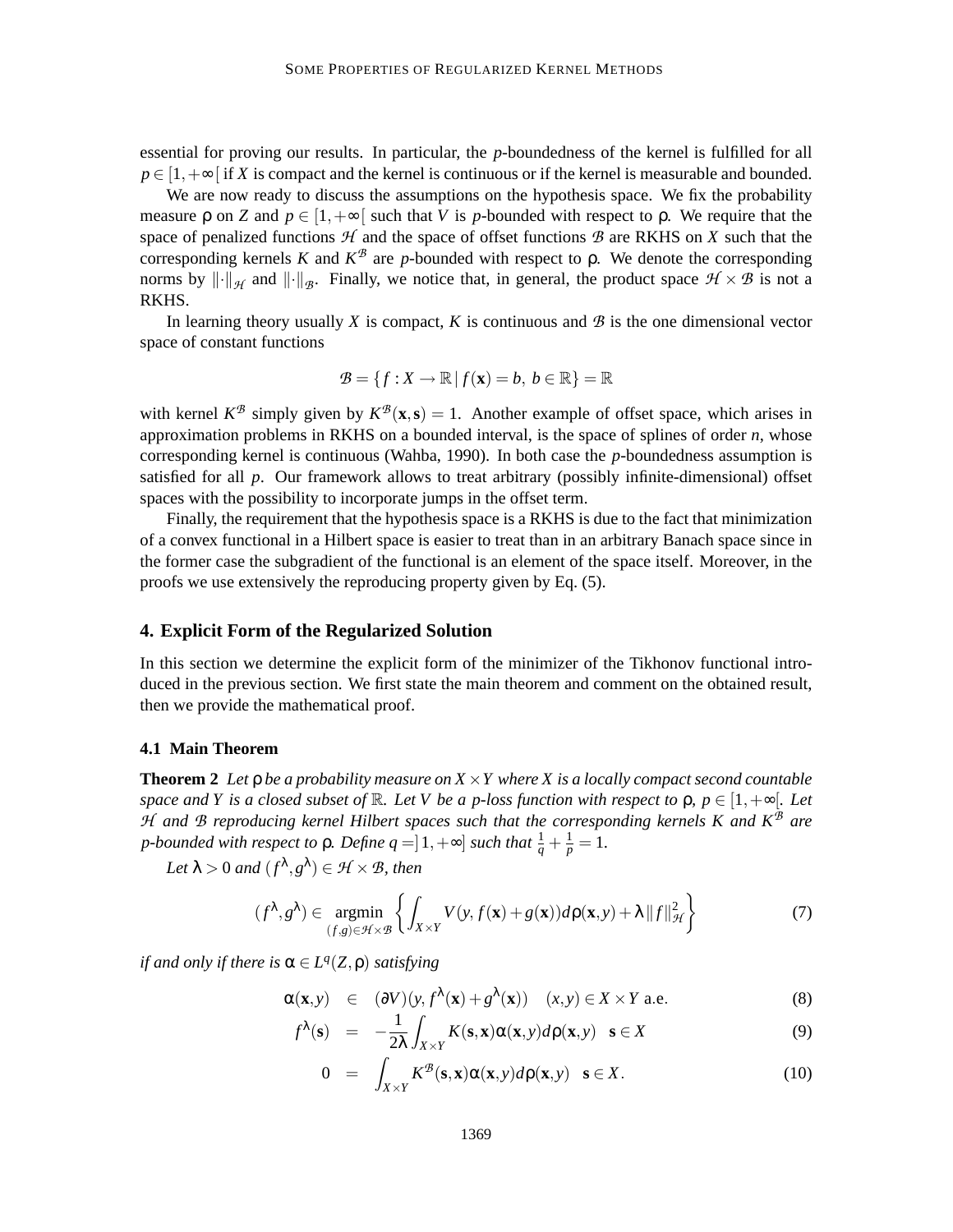The proof of this theorem is given in the following subsection. A few important remarks are in order.

First, the theorem gives a general quantitative version of the representer theorem. The generality is obtained by considering the continuous setting which subsumes the discrete setting if the measure ρ is the empirical measure ρ*S*. In this case, the integral reduces to a finite sum and we recover the well known result that  $f_S^{\lambda} = \sum_{i=1}^{\ell} \alpha_i K_{\mathbf{x}_i}$ , where the  $\mathbf{x}_i$  form the training set. Moreover, the solution is quantitatively characterized since the coefficients  $\alpha$  are given by Eq. (8) involving the subgradient. For differentiable loss functions in the discrete setting, Eq. (8) reduces to

$$
\alpha_i = V'(y_i, f_S^{\lambda}(\mathbf{x}_i) + g_S^{\lambda}(\mathbf{x}_i)),
$$

where  $V'$  denotes the derivative with respect to the second variable (Girosi, 1998; Wahba, 1998).

Second, if  $\{\psi_i\}_{i=1}^m$  is a base for  $B$ , the offset part of the solution can be written as  $g^{\lambda} = \sum_{i=1}^m d_i \psi_i$ , where the coefficients  $d_i$  are again constrained by Eq. (8). A discussion on how to solve explicitly Eq. (8) can be found in Wahba (1998). Furthermore, the presence of  $\mathcal{B}$  induces a system of linear constraints on the coefficients  $\alpha_i$  expressed by Eq. (10) that, for  $\mathcal{B} = \mathbb{R}$ , reduces to the well known condition

$$
\sum_{i=1}^{\ell} \alpha_i = 0.
$$

We stress that, unlike previous works, the above equation has been derived without introducing the dual formulation.

Finally, we discuss the role of Assumption 3) in Definition 1. From the proof, it is apparent that this assumption is needed to ensure the continuity of the first term in the Tikhonov functional which in the discrete setting is trivially guaranteed. Therefore, for the discrete setting Theorem 2 holds for any convex loss function. In particular,  $L^q(Z, \rho_S) = \mathbb{R}^{\ell}$  and the condition  $\alpha \in L^q(Z, \rho_S)$  is always satisfied. Back to the continuous setting, if  $V(y, \cdot)$  is Lipschitz on R with a Lipschitz constant independent of *y* and

$$
\int_{X\times Y} V(y,0) d\rho(\mathbf{x},y) < +\infty,
$$

one can choose  $p = 1$ , so that  $q = +\infty$  and condition  $\alpha \in L^{\infty}(Z, \rho)$  means that  $\alpha$  is bounded. For the square loss, clearly  $p = 2$ , so that  $q = 2$  and  $\alpha$  is square-integrable. As shown by Steinwart (2003), for classification and compact *X*, one can again remove Assumption 3) of Definition 1 using the fact that a convex function is locally Lipschitz and the range of possible *y* is bounded.

The following corollary is the restatement of the representer theorem without offset space.

**Corollary 3** *With the assumptions of Theorem 2, let*  $f^{\lambda} \in \mathcal{H}$  *then* 

$$
f^{\lambda} \in \operatorname*{argmin}_{f \in \mathcal{H}} \left\{ \int_{X \times Y} V(y, f(\mathbf{x})) d\rho(\mathbf{x}, y) + \lambda \|f\|_{\mathcal{H}}^2 \right\}
$$

*if and only if there is*  $\alpha \in L^q(Z, \rho)$  *satisfying* 

$$
\alpha(\mathbf{x},y) \in (\partial V)(y, f^{\lambda}(\mathbf{x})) \qquad (x,y) \in X \times Y \text{ a.e.}
$$
  

$$
f^{\lambda}(\mathbf{s}) = -\frac{1}{2\lambda} \int_{X \times Y} K(\mathbf{s}, \mathbf{x}) \alpha(\mathbf{x}, y) d\rho(\mathbf{x}, y) \quad \mathbf{s} \in X.
$$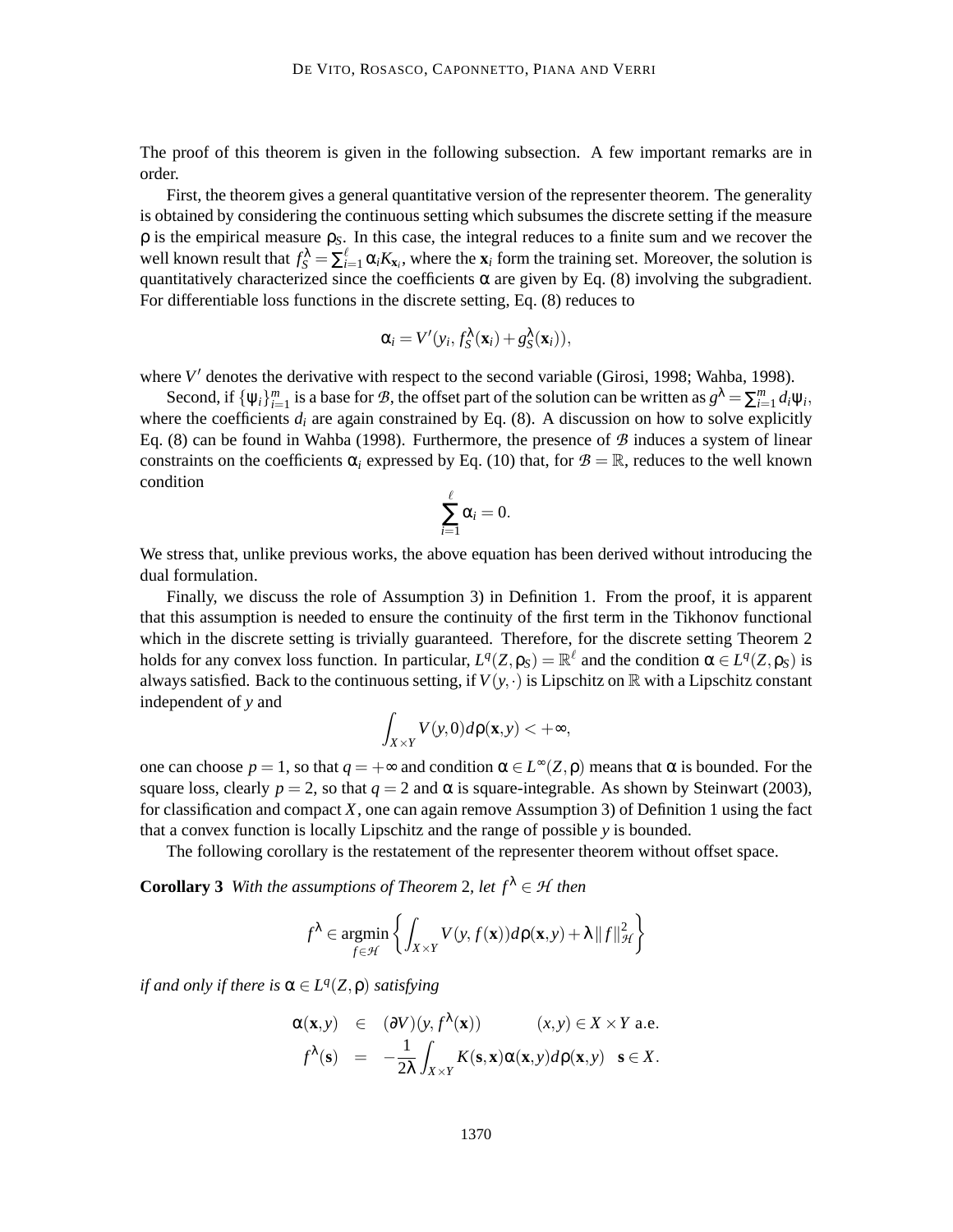#### **4.2 Proof of the Main Theorem**

Before giving the proof of the theorem we discuss the proof structure, which aside from some technicalities is very simple, and is based on two lemmas. The Tikhonov functional  $I[f+g]$  +  $\lambda \|f\|_{\mathcal{H}}^2$  is a convex map on  $\mathcal{H} \times \mathcal{B}$ , so  $(f^{\lambda}, g^{\lambda})$  is a minimizer of the Tikhonov functional if and only if  $(0,0)$  is in its subgradient, which is a subset of  $\mathcal{H} \times \mathcal{B}$ . Using linearity, the computation of the subgradient of the Tikhonov functional reduces to the computation of the subgradient of  $I[f+g]$ and  $||f||_{\mathcal{H}}^2$  respectively. Since the latter functional is differentiable, the subgradient evaluation is straightforward. Some care is needed for the subgradient of the former. First, we rewrite it as an integral functional on  $L^p(Z, \rho)$  and then use a fundamental result of convex analysis to interchange the integral and the subgradient.

**Proof** [of Theorem 2] Clearly,  $\lambda ||f||^2_{\mathcal{H}}$  is continuous and, by Lemma 4, the functional  $I[f+g]$  is continuous and finite. So, from item 5 of Proposition 14, one has that

$$
\partial \left( I[f+g]+\lambda \|f\|_{\mathcal{H}}^2 \right) = \partial (I[f+g]) + \lambda \partial (\|f\|_{\mathcal{H}}^2).
$$

Now, the map

$$
(f,g)\to ||f||^2_{\mathcal{H}}
$$

is differentiable with derivative  $(2f,0)$  and, therefore, by item 1 of Proposition 14,

$$
\partial(\|f\|_{\mathcal{H}}^2) = \{(2f, 0)\}.
$$
\n(11)

The main difficulty is the evaluation of the subgradient of the map  $I[f+g]$  given in Lemma 5. By means of this lemma we obtain that the elements of the subgradient of  $I[f+g]$  at  $(f,g)$  are of the form

$$
\left(\int_{X\times Y} K(\mathbf{x},\cdot)\alpha(\mathbf{x},y)d\rho(\mathbf{x},y),\int_{X\times Y} K^{\mathcal{B}}(\mathbf{x},\cdot)\alpha(\mathbf{x},y)d\rho(\mathbf{x},y)\right),\tag{12}
$$

where  $\alpha \in L^q(Z, \rho)$  satisfies

$$
\alpha(\mathbf{x}, y) \in (\partial V)(y, f(\mathbf{x}) + g(\mathbf{x})) \tag{13}
$$

for *ρ*-almost all  $(x, y) \in X \times Y$ . Now, by combining Eq. (11) and Eq. (12), we have that the elements of the subgradient of  $I[f+g]+ \lambda ||f||^2_{\mathcal{H}}$  at point  $(f,g)$  are of the form

$$
\left(\int_{X\times Y} K(\mathbf{x},\cdot)\alpha(\mathbf{x},y)d\rho(\mathbf{x},y) + 2\lambda f, \int_{X\times Y} K^{\mathcal{B}}(\mathbf{x},\cdot)\alpha(\mathbf{x},y)d\rho(\mathbf{x},y)\right).
$$
 (14)

where  $\alpha \in L^q(Z, \rho)$  satisfies Eq. (13).

From item 3 of Proposition 14, we have that an element  $(f^{\lambda}, g^{\lambda}) \in \mathcal{H} \times \mathcal{B}$  is a minimizer of  $I[f + g^{\lambda}]$  $g$  +  $\lambda$  || $f$ || $^2$ <sub>*H*</sub> if and only if (0,0) belongs to the subgradient evaluated at ( $f^{\lambda}, g^{\lambda}$ ). Using Eq. (14), one has that

$$
f^{\lambda}(\mathbf{s}) = -\frac{1}{2\lambda} \int_{X \times Y} \alpha(\mathbf{x}, y) K(\mathbf{x}, \mathbf{s}) d\rho(\mathbf{x}, y)
$$

$$
\int_{X \times Y} \alpha(\mathbf{x}, y) K^{\mathcal{B}}(\mathbf{x}, \mathbf{s}) d\rho(\mathbf{x}, y) = 0.
$$

where, by means of Eq. (13),  $\alpha \in L^q(Z, \rho)$  satisfies Eq. (8). This ends the proof.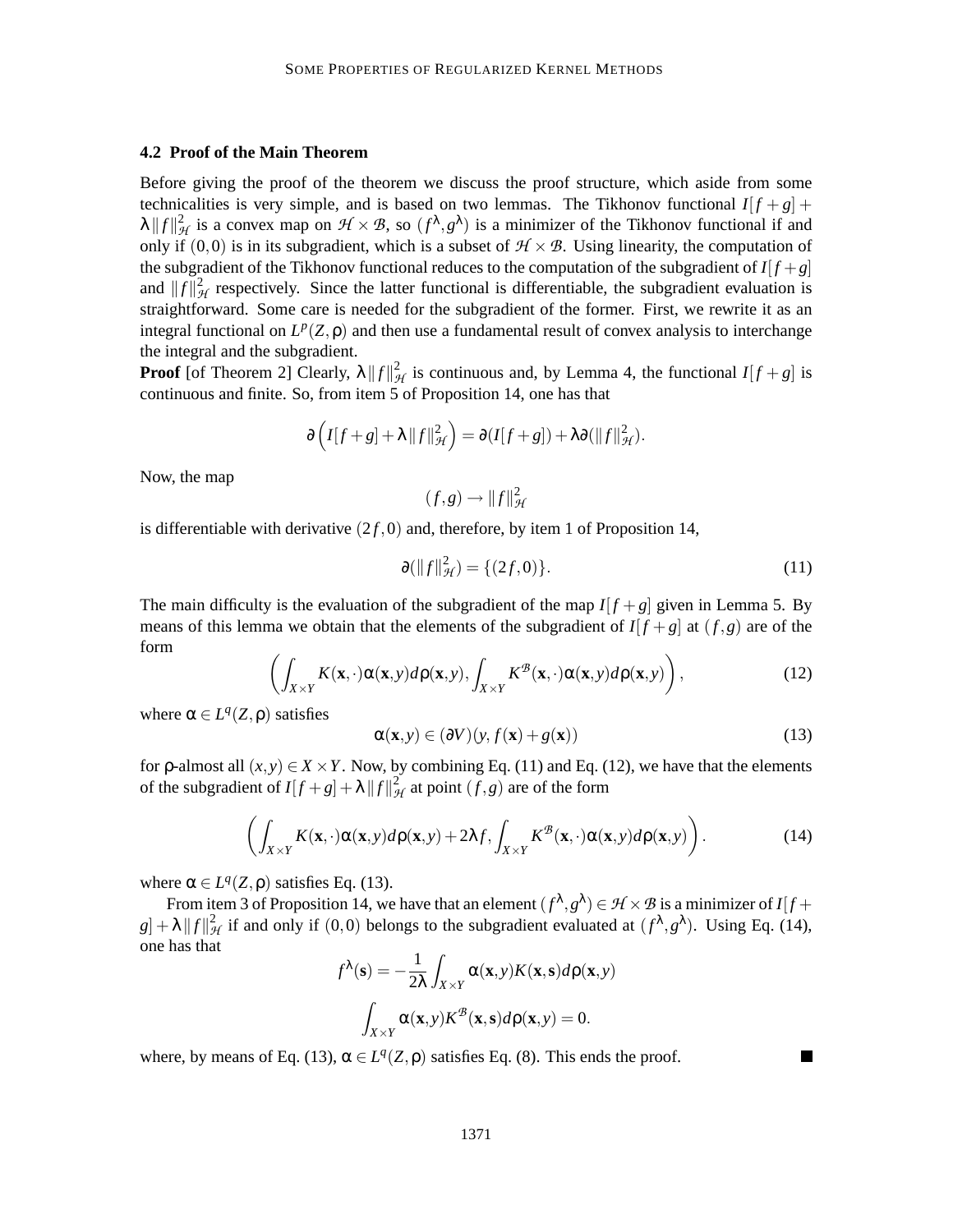Before computing the subgradient of the map  $I[f+g]$  in Lemma 5, we need to extend the definition of expected risk on  $L^p(Z, \rho)$ . First of all, we let

$$
I_0[u] = \int_{X \times Y} V(y, u(\mathbf{x}, y)) \, d\rho(\mathbf{x}, y) \quad u \in L^p(Z, \rho),
$$

so that  $I[f+g] = I_0(\mathcal{I}(f,g))$  where  $\mathcal{I}: \mathcal{H} \times \mathcal{B} \to L^p(Z,\rho)$  is the linear map

$$
\mathcal{I}(f,g) = f + g,
$$

(the function  $f + g$  is viewed in a natural way as a function on *Z*).

The following lemma collects some technical facts on  $I_0$  and  $\mathcal{I}$ .

**Lemma 4** *With the above notations,*

- *1. the functional*  $I_0: L^p(Z, \rho) \to [0, +\infty[$  *is well-defined and continuous;*
- 2. the operator  $\mathcal{I}: \mathcal{H} \times \mathcal{B} \to L^p(\mathbb{Z}, \rho)$  *is well-defined and continuous.*

**Proof** Since the loss function *V* can be regarded as function on  $Z \times \mathbb{R}$ , that is,  $V(z, w) = V(y, w)$ where  $z = (\mathbf{x}, y)$ , one has that  $I_0[u]$  is the Nemitski functional associated with *V* (see Appendix), that is,

$$
I_0[u] = \int_Z V(z, u(z)) d\rho(z) \quad u \in L^p(Z, \rho).
$$

We claim that  $I_0[u]$  is finite. Indeed, given  $u \in L^p(Z, \rho)$ , by Eq. (3),

$$
\int_{X\times Y} V(y,u(z)) d\rho(\mathbf{x},y) \leq \int_{X\times Y} a(y) + b|u(z)|^p d\rho(\mathbf{x},y) < +\infty.
$$

The proof that *I*<sub>0</sub> is continuous can be found in Proposition III.5.1 of Ekeland and Turnbull (1983).

In order to prove the second item, we let  $f \in \mathcal{H}$ . Then, by Eq. (5),

$$
\int_{X \times Y} |f(\mathbf{x})|^p d\rho(\mathbf{x}, y) = \int_{X \times Y} |\langle f, K_{\mathbf{x}} \rangle_{\mathcal{H}}|^p d\rho(\mathbf{x}, y)
$$
\n
$$
\leq \|f\|_{\mathcal{H}}^p \int_{X \times Y} K(\mathbf{x}, \mathbf{x})^{\frac{p}{2}} d\rho(\mathbf{x}, y)
$$
\n
$$
= C \|f\|_{\mathcal{H}}^p < +\infty.
$$

where  $C = \int_{X \times Y} K(\mathbf{x}, \mathbf{x})^{\frac{p}{2}} d\rho(\mathbf{x}, y)$  is finite since *K* is *p*-bounded (see Eq. (6)). In particular, the function  $(\mathbf{x}, y) \mapsto f(\mathbf{x})$  is in  $L^p(Z, \rho)$  and  $||f||_{L^p} \le \sqrt[p]{C} ||f||_{\mathcal{H}}$ . The same relation clearly holds for  $g \in \mathcal{B}$ . It follows that  $\mathcal{I}$  is well defined and

$$
\left\|f+g\right\|_{L^p}\leq\sqrt[p]{C}\left\|f\right\|_{\mathcal{H}}+\sqrt[p]{C'}\left\|g\right\|_{\mathcal{B}}.
$$

 $\blacksquare$ 

Since  $J$  is linear, it follows that  $J$  is continuous.

Finally, the following lemma computes the subgradient of  $I = I_0 \circ \mathcal{I}$ .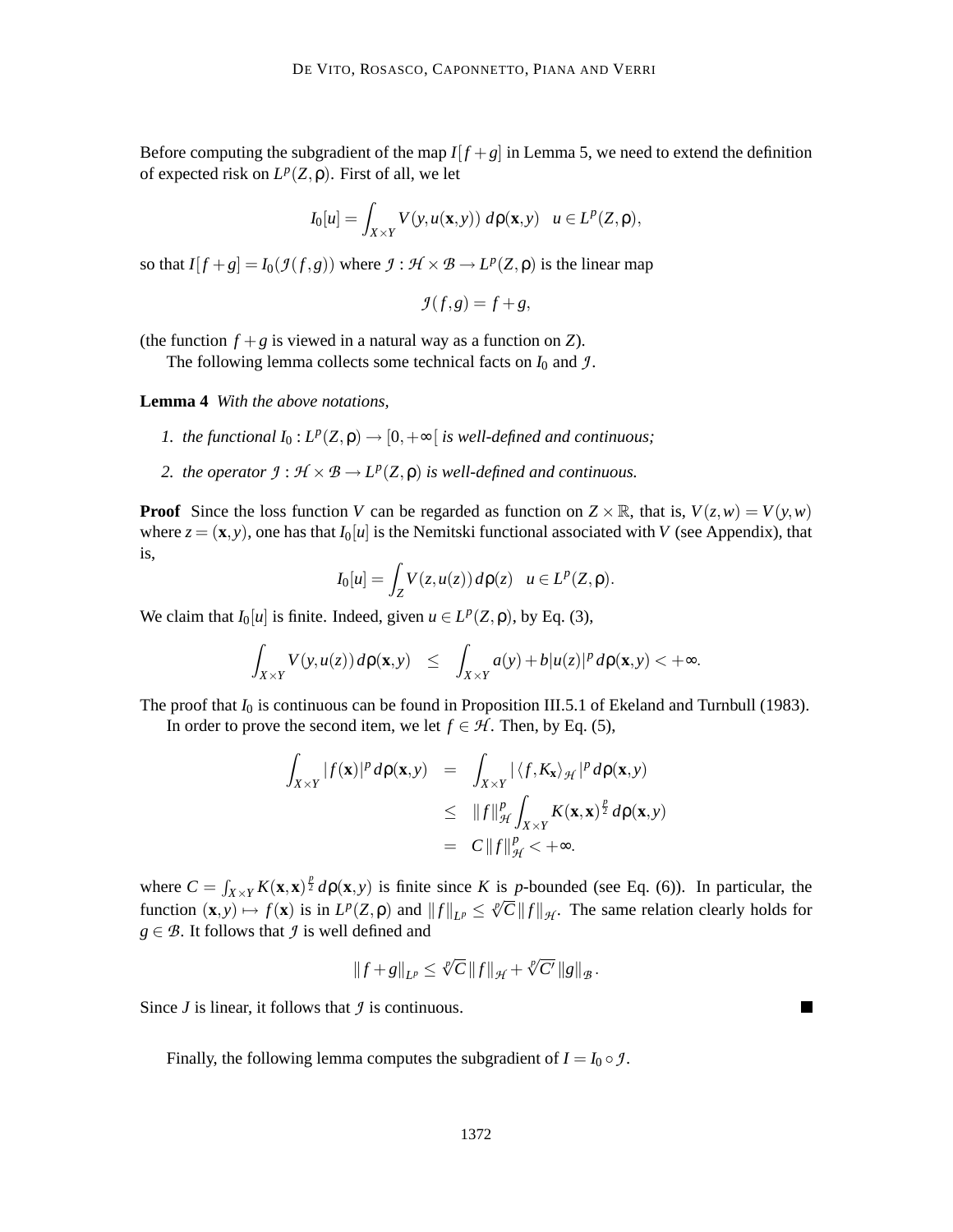**Lemma 5** *With the above notations, let*  $(f, g) \in \mathcal{H} \times \mathcal{B}$ *, then*  $(\phi, \psi) \in \partial(I_0 \circ f)(f, g)$  *if and only if there is*  $\alpha \in L^q(Z, \rho)$  *such that* 

$$
\alpha(\mathbf{x}, y) \in (\partial V)(y, f(\mathbf{x}) + g(\mathbf{x})) \quad (\mathbf{x}, y) \in X \times Y \text{ a.e.}
$$
  
\n
$$
\phi(\mathbf{s}) = \int_{X \times Y} K(\mathbf{s}, \mathbf{x}) \alpha(\mathbf{x}, y) d\rho(\mathbf{x}, y) \quad \mathbf{s} \in X
$$
  
\n
$$
\psi(\mathbf{s}) = \int_{X \times Y} K^{\mathcal{B}}(\mathbf{s}, \mathbf{x}) \alpha(\mathbf{x}, y) d\rho(\mathbf{x}, y) \quad \mathbf{s} \in X.
$$

**Proof** Since  $I_0$  is finite and continuous in  $0 = \mathcal{I}(0)$ , by point 6 of Proposition 14, we know that

$$
\partial(I_0 \circ \mathcal{I})(f,g) = \mathcal{I}^*(\partial I_0)(\mathcal{I}(f,g)),\tag{15}
$$

П

where  $\mathcal{I}^*: L^q(Z, \rho) \to \mathcal{H} \times \mathcal{B}$  is the adjoint of  $\mathcal{I}$ , that is,

$$
\langle \mathcal{I}^* \alpha, (f,g) \rangle_{\mathcal{H} \times \mathcal{B}} = \int_{X \times Y} \alpha(\mathbf{x}, y) \mathcal{I}(f,g)(x, y) \, d\rho(x, y).
$$

First of all, we compute ∂*I*0. Since *I*0[0] < +∞, we can apply Proposition 15 so that, given  $u \in L^p(\mathbb{Z}, \rho)$ , then  $\alpha \in (\partial I_0)(u)$  if and only if  $\alpha \in L^q(\mathbb{Z}, \rho)$  and

$$
\alpha(z) \in (\partial V)(y, u(\mathbf{x}, y)),
$$

for  $\rho$ -almost all  $(\mathbf{x}, y) \in X \times Y$ .

We now compute the adjoint of *J*. Let  $\alpha \in L^q(Z, \rho)$  and  $(\phi, \psi) = \mathcal{I}^* \alpha \in \mathcal{H} \times \mathcal{B}$ . Using the reproducing property of  $H$  and the definition of  $\mathcal{I}^*$  we can write

$$
\begin{array}{rcl}\n\phi(\mathbf{s}) & = & \langle \phi, K_{\mathbf{s}} \rangle_{\mathcal{H}} \\
& = & \langle \mathcal{I}^* \alpha, (K_{\mathbf{s}}, 0) \rangle_{\mathcal{H} \times \mathcal{B}} = \langle \alpha, \mathcal{I}(K_{\mathbf{s}}, 0) \rangle_{L^2(Z, \rho)}\,.\n\end{array}
$$

Writing the scalar product explicitly we then find

$$
\phi(\mathbf{s}) = \int_{X \times Y} K(\mathbf{s}, \mathbf{x}) \alpha(\mathbf{x}, y) d\mathbf{p}(\mathbf{x}, y).
$$

Reasoning in the same way we find that

$$
\psi(\mathbf{s}) = \int_{X \times Y} K^{\mathcal{B}}(\mathbf{s}, \mathbf{x}) \alpha(\mathbf{x}, y) d\mathbf{p}(\mathbf{x}, y).
$$

Replacing the above formulas in Eq. (15), we have the thesis.

#### **5. Dealing with the Offset Space** B

In this section we deal with the offset term which often appears in regularized solutions. We first motivate our analysis, then state and discuss our main result on this issue. Finally, we give the proof of the results.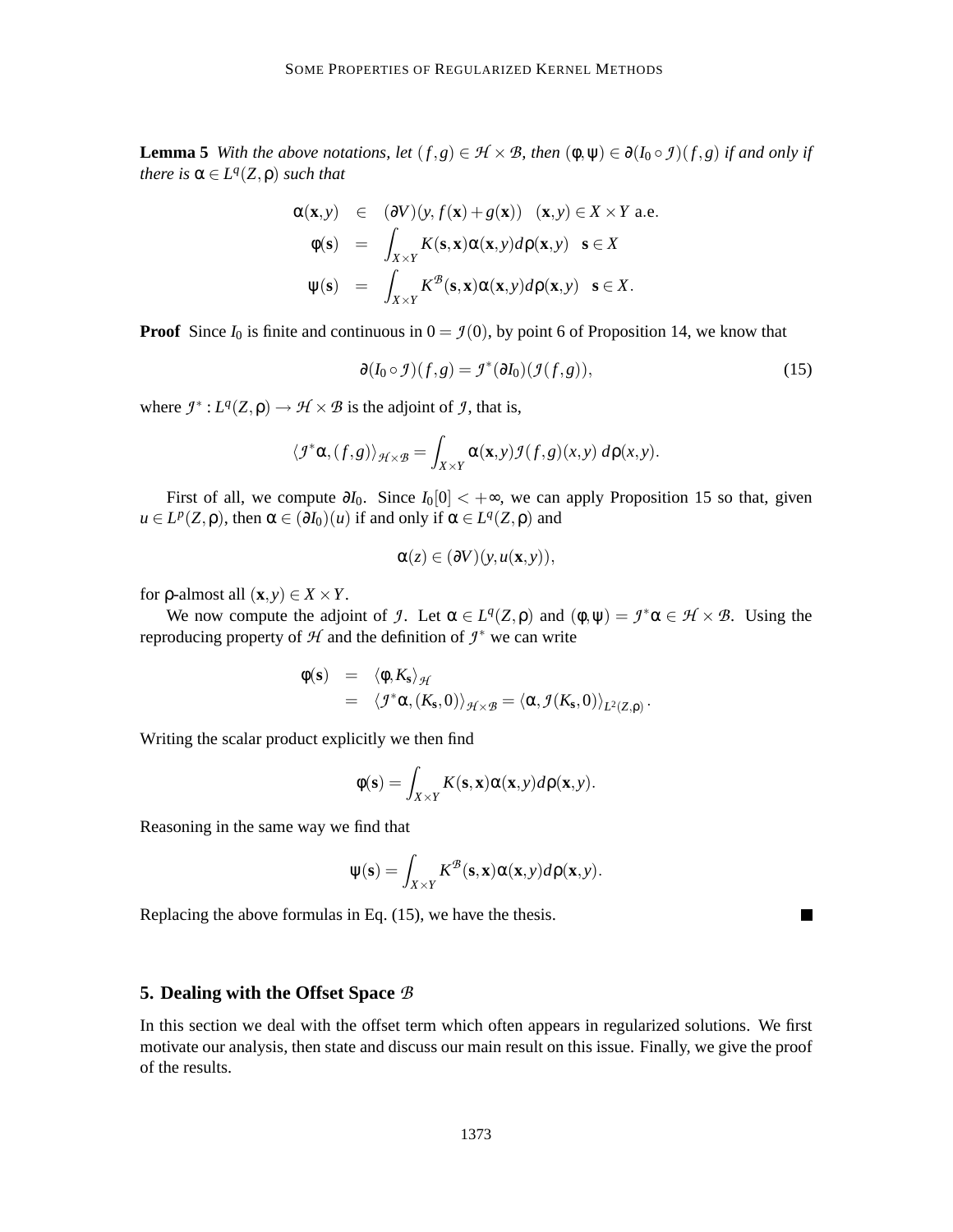#### **5.1 Motivations**

In the previous section we minimized a Tikhonov functional on the set  $\mathcal{H} \times \mathcal{B}$ , dealing explicitly with the possible presence of an offset term in the form of the solution. Typical examples in which offset spaces arise are Support Vector Machine algorithms (Vapnik, 1988), where the offset term is a constant accounting for the translation invariance of the separating hyperplane, and penalization methods (Wahba, 1990), where the offset space is the kernel space of the penalization operator.

However, the fact that the set  $H \times B$  is not a RKHS (in fact, it is not even a function space) makes it cumbersome to extend of typical statistical learning results to the general setting in which the offset term is considered. For example a separate analysis, with and without the offset term, is needed for measuring the complexity of the hypothesis space or studying algorithm consistency.

In this section we show that under very weak conditions the presence of an offset term is equivalent to solving a standard regularization problem with a seminorm (Wahba, 1990).

The fact that the estimator is  $f^{\lambda}(\mathbf{x}) + g^{\lambda}(\mathbf{x})$  (for regression) or  $sgn(f^{\lambda}(\mathbf{x}) + g^{\lambda}(\mathbf{x}))$  (for classification) suggests to replace  $\mathcal{H} \times \mathcal{B}$  with the sum

$$
\mathcal{S} = \mathcal{H} + \mathcal{B} = \{ f + g \, | \, f \in \mathcal{H}, \, g \in \mathcal{B} \}.
$$

The hypothesis space  $S$  is a space of functions on  $X$  and, in particular, a RKHS, the kernel being the sum of the kernels of  $H$  and  $B$ . In this section we show that the minimization of a Tikhonov functional on  $\mathcal{H} \times \mathcal{B}$  is essentially equivalent to the minimization of an appropriate functional on S. This provides a rigorous derivation of the following facts.

- 1. The equivalent functional on  $\mathcal S$  is also a Tikhonov functional. The penalty term is a seminorm penalizing the functions in  $\mathcal S$  orthogonal to  $\mathcal B$  only.
- 2. The estimator given by the minimization of the Tikhonov functional on  $S$  depends only on the kernel sum.

Moreover, since the hypothesis space  $S$  is a RKHS, a number of classical results of learning theory follows without further effort.

Finally, we notice that the norm of  $\mathcal B$  (hence the kernel  $K^{\mathcal B}$ ) plays no role in the functional

$$
I[f+g]+\lambda ||f||^2_{\mathcal{H}},
$$

that is, all kernels, whose corresponding RKHS is  $B$  as a vector space, give rise to the same minimizers  $(f^{\lambda}, g^{\lambda})$ . This fact is confirmed by Eq. (18) below (see also Eq. (20)).

#### **5.2 Main Theorem**

We recall that the norm in  $\mathcal S$  is given by

$$
||f+g||_{\mathcal{S}}^{2} = \inf_{\substack{f' \in \mathcal{H}, g' \in \mathcal{B} \\ f+g=f'+g'}} \left( ||f'||_{\mathcal{H}}^{2} + ||g'||_{\mathcal{B}}^{2} \right)
$$
(16)

and, with respect to this norm, S is a RKHS on X with kernel  $K + K^{\mathcal{B}}$  (Schwartz, 1964).

We are now ready to state the following result.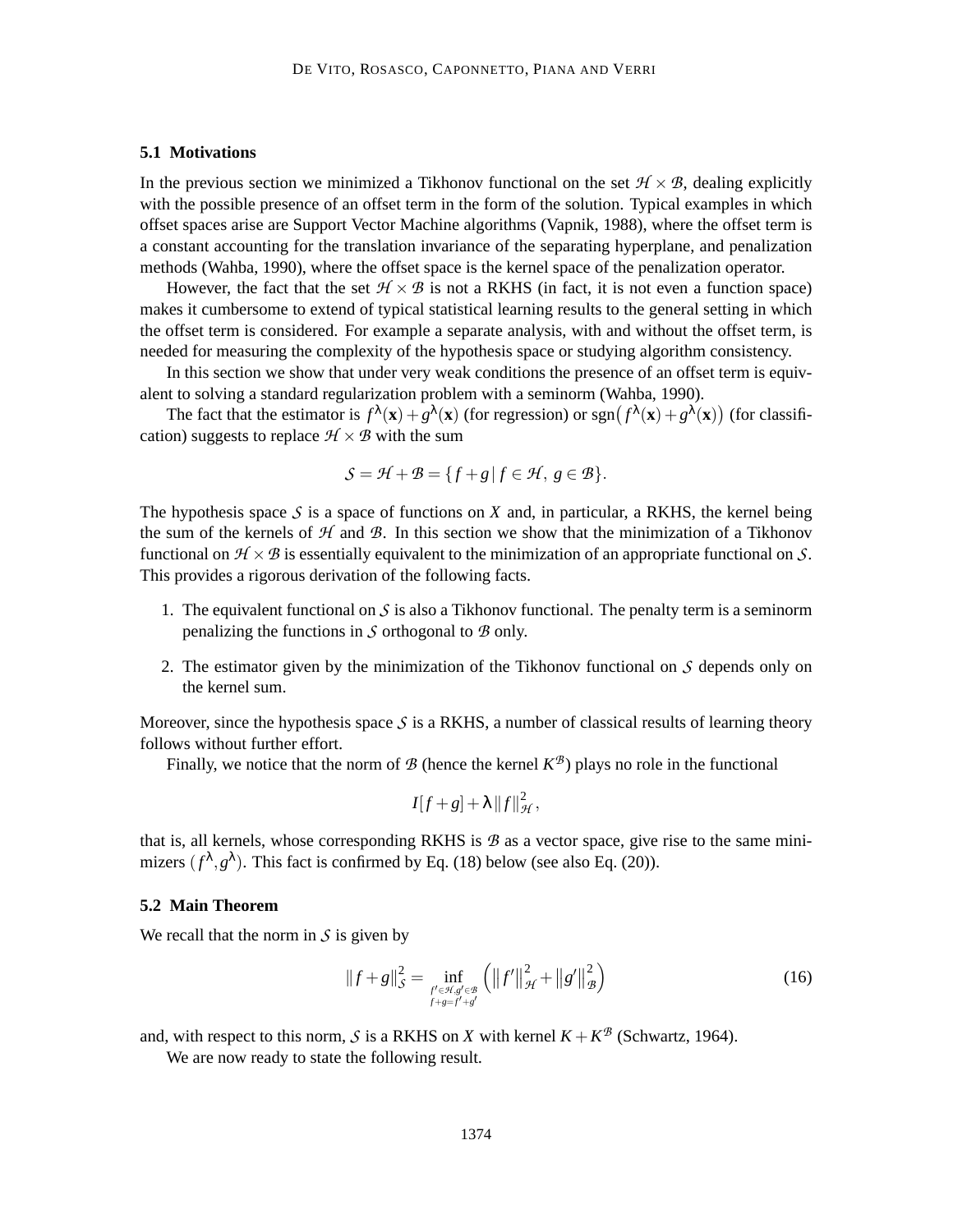**Theorem 6** *Let Q be the orthogonal projection on the closed subspace of* S

$$
\mathcal{S}_0 = \{ s \in \mathcal{S} \mid \langle s, g \rangle_{\mathcal{S}} = 0 \ \ \forall g \in \mathcal{B} \},
$$

*that is the subset of functions orthogonal to* B *w.r.t. the scalar product in* S*. We have the following facts.*

*1.* If  $(f^{\lambda}, g^{\lambda}) \in \mathcal{H} \times \mathcal{B}$  *is a solution of the problem* 

$$
\min_{(f,g)\in\mathcal{H}\times\mathcal{B}}\{I[f+g]+\lambda\|f\|_{\mathcal{H}}^2\},\,
$$

*then*  $s^{\lambda} = f^{\lambda} + g^{\lambda} \in S$  *is a solution of the problem* 

$$
\min_{s \in \mathcal{S}} \{I[s] + \lambda \|Qs\|_{\mathcal{S}}^2\}
$$

*and*  $f^{\lambda} = Qs^{\lambda}$ .

2. If  $s^{\lambda} \in S$  *is a solution of the problem* 

$$
\min_{s\in\mathcal{S}}\{I[s]+\lambda\|Qs\|_{\mathcal{S}}^2\},\
$$

let 
$$
f^{\lambda} = Qs^{\lambda}
$$
 and  $g^{\lambda} = s^{\lambda} - Qs^{\lambda}$ , then  
\n
$$
I[f^{\lambda} + g^{\lambda}] + \lambda \left\| f^{\lambda} \right\|_{\mathcal{H}}^{2} = \inf_{(f,g) \in \mathcal{H} \times \mathcal{B}} \{ I[f+g] + \lambda \| f \|_{\mathcal{H}}^{2} \}.
$$

In particular, if  $g^{\lambda} \in \mathcal{B}$ , then  $(f^{\lambda}, g^{\lambda}) \in \mathcal{H} \times \mathcal{B}$  is a minimizer of  $I[f+g]+\lambda \|f\|_{\mathcal{H}}^2$ .

Before giving the proof in the following subsection we comment on this result.

First, notice that if  $\mathcal{H} \cap \mathcal{B} = \{0\}$  then  $\mathcal{S} = \mathcal{H} \times \mathcal{B}$  and

$$
||f+g||_{\mathcal{S}}^{2} = ||f||_{\mathcal{H}}^{2} + ||g||_{\mathcal{B}}^{2}.
$$

In this case the theorem is trivial. However, in the arbitrary case care is needed because there are functions in H not orthogonal to B. Moreover, the norm  $\left\| \cdot \right\|_{\mathcal{S}}$  restricted to H and B could be different from  $\lVert \cdot \rVert_{\mathcal{H}}$  and  $\lVert \cdot \rVert_{\mathcal{B}}$ : in particular, it could happen that  $(\mathcal{B}^{\perp})^{\perp} \neq \mathcal{B}$ , where the orthogonality  $\perp$  is meant with respect to the dot product in S. This pathology is at the root of the fact that there are cases in which the problem

$$
\min_{s\in\mathcal{S}}\{I[s]+\lambda\|Qs\|_{\mathcal{S}}^2\}
$$

has a solution, whereas the functional  $I[f+g]+\lambda \|f\|_{\mathcal{H}}^2$  does not admit a minimizer on  $\mathcal{H}\times\mathcal{B}$  (see example below). In practice, since  $\mathcal{H} \cap \mathcal{B}$  in most applications is finite dimensional, this pathology does not occur and the minimization problem on  $H \times B$  is fully equivalent to the one on S.

Second, the advantage of using the penalty term  $||f||_{\mathcal{H}}^2$  instead of  $||Qs||_{\mathcal{S}}^2$  is that one can solve the minimization problem without knowing the explicit form of the projection *Q*. Conversely, the space  $S$  is the natural space to address theoretical issues.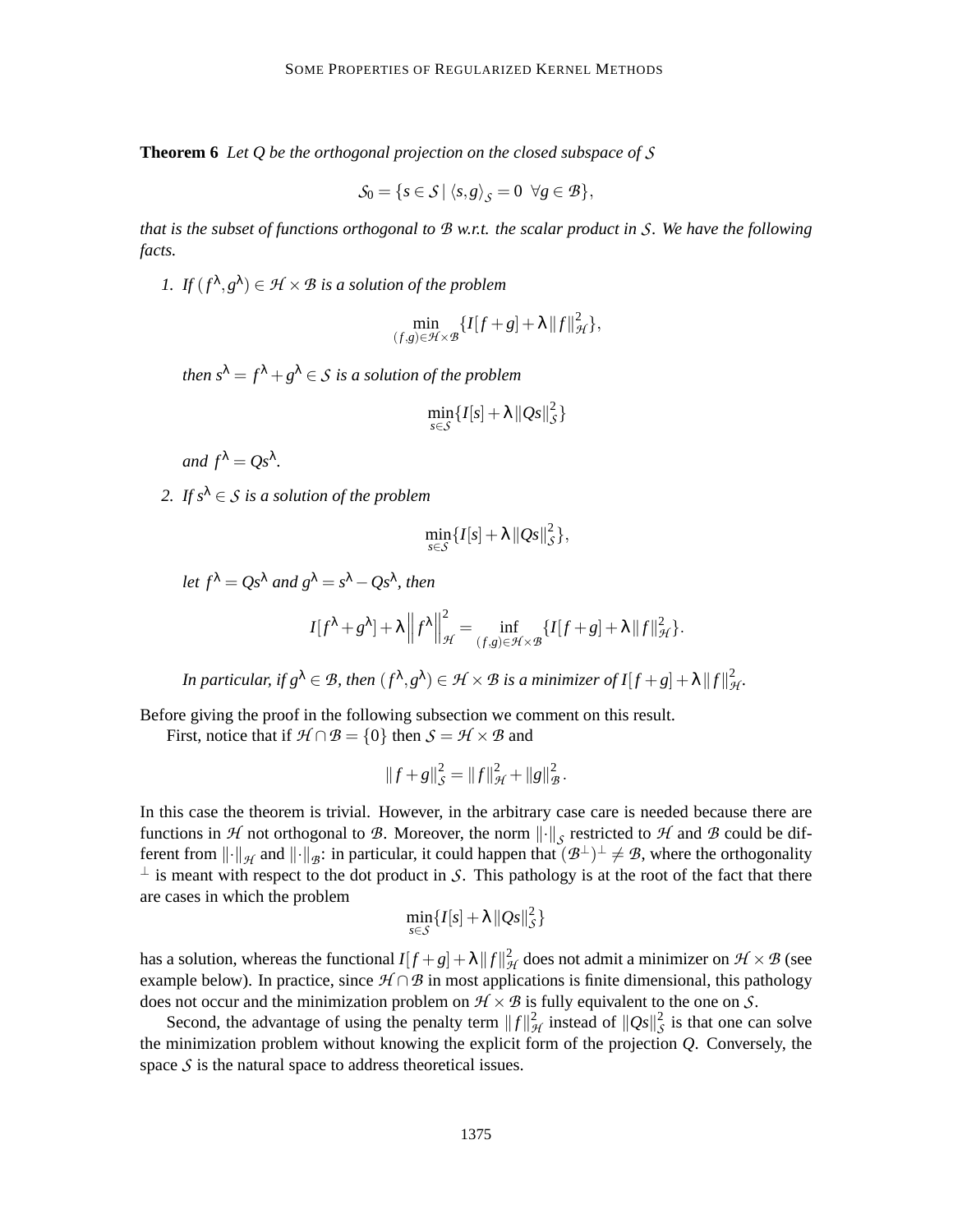Third, we observe that since the proof does not depend on the convexity of the loss function, the theorem holds for arbitrary (positive) loss functions. However, if *V* satisfies the hypotheses of Definition 1, from Theorem 2 it follows that the minimizer  $s^{\lambda}$  of  $I[s] + \lambda ||Qs||_S^2$  is of the form

$$
s^{\lambda}(\mathbf{s}) = \int_{X \times Y} \alpha(\mathbf{x}, y) \left( K(\mathbf{x}, \mathbf{s}) + K^{\mathcal{B}}(\mathbf{x}, \mathbf{s}) \right) d\rho(\mathbf{x}, y) + g^{\lambda}(\mathbf{s}) \tag{17}
$$

$$
= \int_{X \times Y} \alpha(\mathbf{x}, y) K(\mathbf{x}, \mathbf{s}) d\rho(\mathbf{x}, y) + g^{\lambda}(\mathbf{s}) \tag{18}
$$

where  $g^{\lambda} \in \overline{\mathcal{B}}$  and  $\alpha \in L^{q}(Z, \rho)$  satisfies

$$
\alpha(\mathbf{x}, y) \in (\partial V)(y, s^{\lambda}(\mathbf{x})) \tag{19}
$$

$$
\int_{X \times Y} \alpha(\mathbf{x}, y) K^{\mathcal{B}}(\mathbf{x}, \mathbf{s}) = 0.
$$
\n(20)

In particular, this implies that, given  $h \in \mathcal{B}$ , one can replace the kernel *K* with  $K(\mathbf{x}, \mathbf{s}) + h(\mathbf{x})h(\mathbf{s})$ , without changing the form of the minimizer  $s^{\lambda}$ . For example if  $\mathcal{B}$  is the set of constant functions, the two kernels  $K(\mathbf{x}, \mathbf{s}) = \mathbf{x} \cdot \mathbf{s}$  and  $K(\mathbf{x}, \mathbf{s}) = \mathbf{x} \cdot \mathbf{s} + 1$  are equivalent since both penalize the functions orthogonal to 1, that is the space of linear functions.

#### **5.3 Proof**

Before giving the proof of Theorem 6 we need to prove the following technical lemma. For this purpose we recall that  $S_0$  was defined as

$$
\mathcal{S}_0 = \{ s \in \mathcal{S} \mid \langle s, g \rangle_{\mathcal{S}} = 0 \ \forall g \in \mathcal{B} \},
$$

and Q was the corresponding orthogonal projection from S onto  $S_0$ . Moreover we let  $\mathcal{H}_0$  be the closed subspace of  $H$  given by

$$
\mathcal{H}_0 = \{ f \in \mathcal{H} \mid \langle f, h \rangle_{\mathcal{H}} = 0 \ \forall h \in \mathcal{H} \cap \mathcal{B} \}
$$

and *P* be the corresponding orthogonal projection from  $H$  onto  $H_0$ .

In order to prove the main theorem we need the following technical lemma that characterizes the space  $S_0$ .

**Lemma 7** *Let*  $s = f + g \in S$  *with*  $f \in H$  *and*  $g \in B$ *, then* 

$$
Qs = Pf \tag{21}
$$

$$
\|Qs\|_{\mathcal{S}} = \|Pf\|_{\mathcal{H}} \tag{22}
$$

*and there is a sequence*  $(f_n, g_n) \in \mathcal{H} \times \mathcal{B}$  *such that* 

$$
\lim_{n \to \infty} \|Pf - f_n\|_{\mathcal{H}} = 0 \tag{23}
$$

*with*  $f_n + g_n = s$ .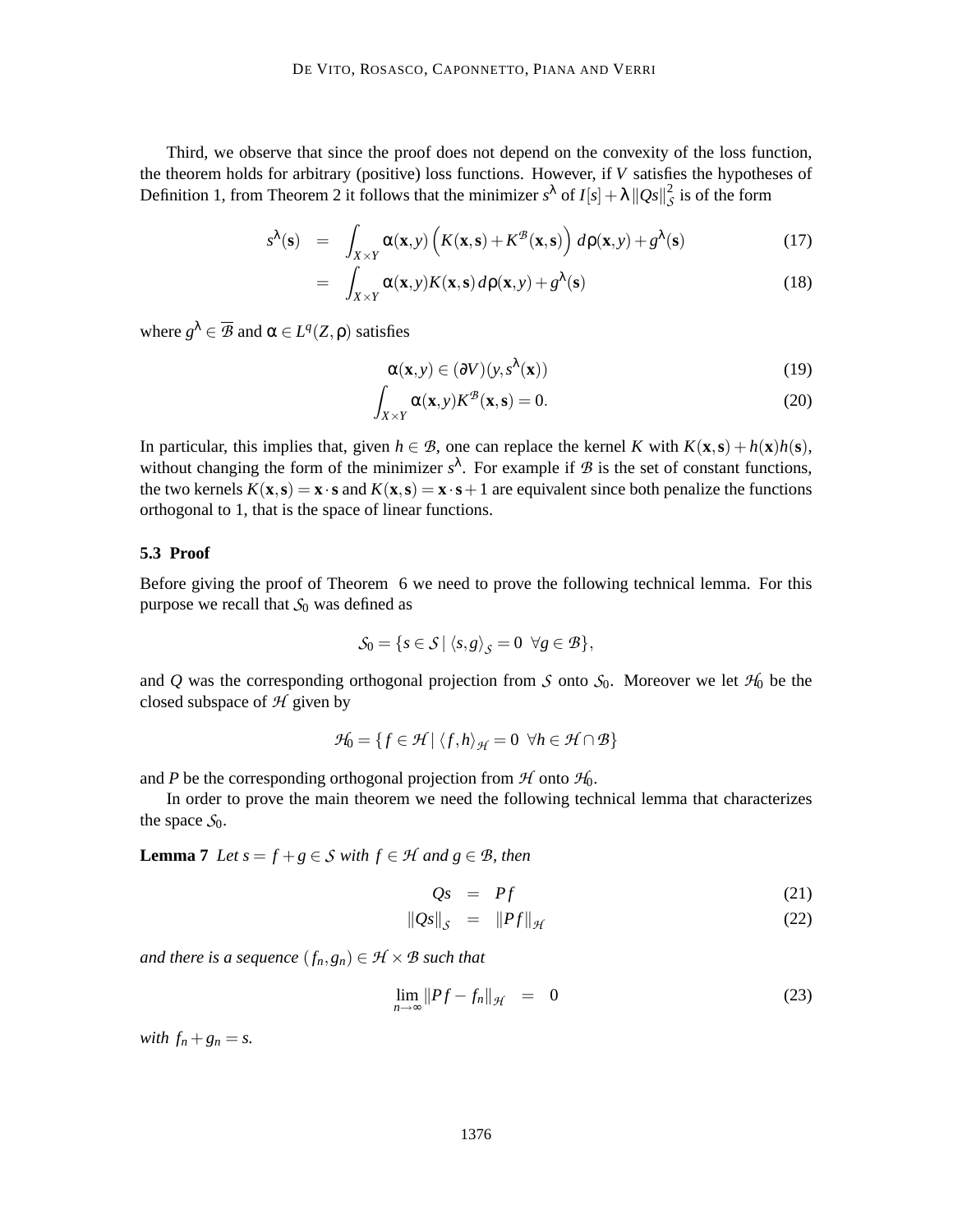Equations (21) and (22) show that  $S_0$  and  $H_0$  are the same Hilbert space and, in particular,  $Q_s \in H$ . However, in general, it could happen that  $s - Qs \notin \mathcal{B}$ . Equation (23) is a technical trick to overcome this pathology.

**Proof** [of Lemma 7] To give the proof of the lemma we need some preliminary facts. Let  $K$  be the closed subspace of  $H \times B$ 

$$
\mathcal{K}=\{(f,g)\in \mathcal{H}\times \mathcal{B}\,|\,(f,h)_{\mathcal{H}}=(g,h)_{\mathcal{B}}\ \forall h\in \mathcal{H}\cap \mathcal{B}\}.
$$

It is known (Schwartz, 1964) that, given  $s \in S$ , there is a unique  $(f, g) \in K$  such that  $s = f + g$ . Moreover for all  $(f', g') \in \mathcal{H} \times \mathcal{B}$ ,

$$
\langle s, f' + g' \rangle_{\mathcal{S}} = \langle f, f' \rangle_{\mathcal{H}} + \langle g, g' \rangle_{\mathcal{B}}.
$$
 (24)

From Eq. (16) one has that

$$
\|f\|_{\mathcal{S}} \le \|f\|_{\mathcal{H}} \quad f \in \mathcal{H}
$$
 (25)

First of all we claim that  $\mathcal{H}_0 \subset \mathcal{S}_0$ . Clearly, if  $f \in \mathcal{H}_0$ , then  $(f,0) \in \mathcal{K}$  and, by Eq. (24), for all  $g' \in \mathcal{B}$ ,

$$
\langle f+0,0+g'\rangle_{\mathcal{S}} = \langle f,0\rangle_{\mathcal{H}} + \langle 0,g'\rangle_{\mathcal{B}} = 0,
$$

that is  $f \in S_0$ . This shows the claim. Moreover,

$$
||f||_{S}^{2} = \langle f+0, f+0 \rangle_{S} = \langle f, f \rangle_{\mathcal{H}} = ||f||_{\mathcal{H}}^{2}.
$$
 (26)

Let  $s = f + g$  with  $f \in \mathcal{H}$  and  $g \in \mathcal{B}$ . Clearly,  $f = Pf + h$  where  $h \in \mathcal{H}_0^{\perp} = ((\mathcal{H} \cap \mathcal{B})^{\perp})^{\perp} = \mathcal{H} \cap \mathcal{B}$ (here  $\perp$  denotes the orthogonal complement with respect to the scalar product of  $\mathcal{H}$ ). It follows that there is a sequence  $h_n \in \mathcal{H} \cap \mathcal{B}$  such that

$$
\lim_{n \to \infty} \|h - h_n\|_{\mathcal{H}} = 0. \tag{27}
$$

Since, by Eq. (25),  $||h-h_n||_{\mathcal{S}} \le ||h-h_n||_{\mathcal{H}}$  and *Q* is continuous, it follows that  $Qh = \lim_{n\to\infty} Qh_n =$ 0, since  $Qh_n = 0$ . The statements of the theorem easily follow from the above facts. Indeed

$$
Qs = Q(Pf + h + g) = QPf = Pf,
$$

since  $Pf \in H_0 \subset S_0$ , and Equation (21) is proved. Equation (22) follows from Eq. (26). Finally let now  $f_n = Pf + h - h_n$  and  $g_n = g + h_n$ . Clearly,  $f_n + g_n = f + g = s$ ,  $f_n \in H$  and  $g_n \in B$  and moreover Eq. (23) follows from Eq. (27).

We are now ready to prove the main theorem of this section.

**Proof** [Theorem 6] First of all we note the following facts. Let  $f \in \mathcal{H}$ ,  $g \in \mathcal{B}$  and  $s = f + g \in \mathcal{S}$ . By Eq. (22)

$$
I[s] + \lambda ||Qs||_{\mathcal{S}}^{2} = I[f+g] + \lambda ||Pf||_{\mathcal{H}}^{2}
$$
 (28)

Let  $(f_n, g_n) \in \mathcal{H} \times \mathcal{B}$  as in Lemma 7, then

$$
I[f+g]+\lambda\|Pf\|_{\mathcal{H}}^2=\lim_n\left(I[f_n+g_n]+\lambda\|f_n\|_{\mathcal{H}}^2\right).
$$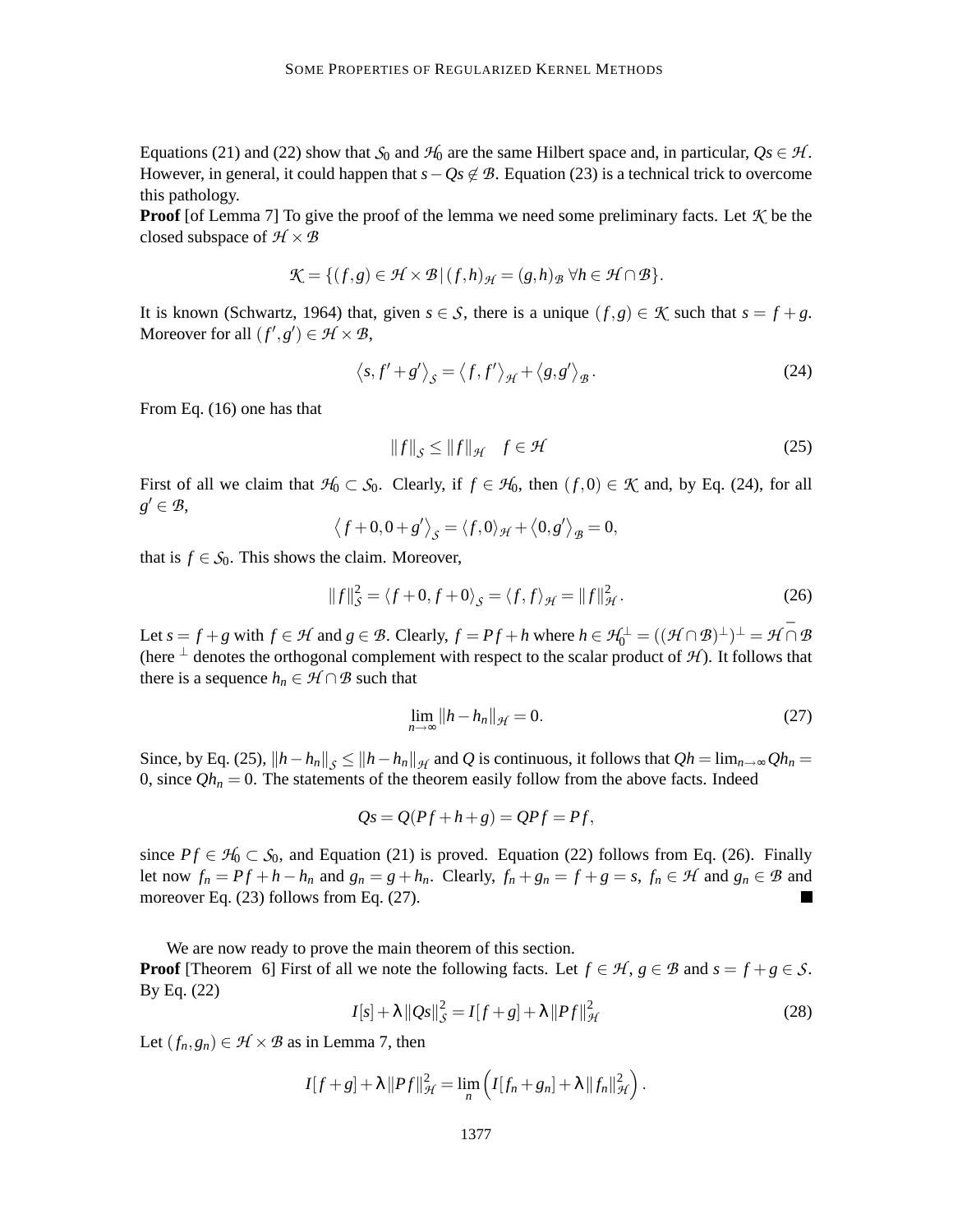From the above equalities it follows that

$$
I[s] + \lambda ||Qs||_{\mathcal{S}}^2 = \lim_{n} \left( I[f_n + g_n] + \lambda ||f_n||_{\mathcal{H}}^2 \right).
$$
 (29)

We can now prove the first part of the theorem. Assume that  $(f^{\lambda}, g^{\lambda}) \in \mathcal{H} \times \mathcal{B}$  is a minimizer of  $I[f+g]+\lambda \|\hat{f}\|^2_{\mathcal{H}}$  and let  $s^{\lambda} = f^{\lambda} + g^{\lambda}$ . From Eq. (29) and the definition of minimizer, one has that, for all  $s \in S$ ,

$$
I[s] + \lambda ||Qs||_{\mathcal{S}}^2 \ge I[f^{\lambda} + g^{\lambda}] + \lambda ||f^{\lambda}||_{\mathcal{H}}^2.
$$
 (30)

In particular with the choice  $s = s^{\lambda}$ , by means of Eq. (22), one has that

$$
\|Qs\|_{\mathcal{S}} = \left\|Pf^{\lambda}\right\|_{\mathcal{H}} \ge \left\|f^{\lambda}\right\|_{\mathcal{H}},
$$

and, hence, that  $Qs^{\lambda} = Pf^{\lambda} = f^{\lambda}$ . Therefore, it follows that

$$
I[s]+\lambda ||Qs||_S^2 \geq I[s^{\lambda}]+\lambda ||Qs^{\lambda}||_S^2,
$$

that is,  $s^{\lambda}$  is a minimizer of  $I[s] + \lambda ||Ps||^2_{\mathcal{S}}$ .

Before proving the second part of the theorem we note that the following inequality follows as a simple consequence of the definition of projection.

$$
I[s] + \lambda ||Qs||_{\mathcal{S}}^{2} = I[f+g] + \lambda ||Pf||_{\mathcal{H}}^{2} \leq I[f+g] + \lambda ||f||_{\mathcal{H}}^{2}.
$$
 (31)

Assume now that  $s^{\lambda} \in S$  is a minimizer of  $I[s] + \lambda ||Qs||_S^2$ . Let  $f^{\lambda} = Qs^{\lambda}$  and  $g^{\lambda} = s - f^{\lambda}$ , then, by Eq.  $(31)$  and Eq.  $(22)$ , it follows that

$$
I[f^{\lambda}+g^{\lambda}]+\lambda\left\|f^{\lambda}\right\|_{\mathcal{H}}^{2}\leq\inf_{(f,g)\in\mathcal{H}\times\mathcal{B}}\{I[f+g]+\lambda\left\|f\right\|_{\mathcal{H}}^{2}\}.
$$

However, using Eq. (29) with  $s = f^{\lambda} + g^{\lambda}$ , one has that

$$
I[f^{\lambda}+g^{\lambda}]+\lambda\left\|f^{\lambda}\right\|^{2}_{\mathcal{H}}\geq\inf_{(f,g)\in\mathcal{H}\times\mathcal{B}}\{I[f+g]+\lambda\left\|f\right\|^{2}_{\mathcal{H}}\}.
$$

So  $I[f^{\lambda}+g^{\lambda}]+\lambda ||f^{\lambda}||$ 2  $\frac{d^2}{dt^2}$  is the infimum of  $I[f+g]+ \lambda \|f\|_{\mathcal{H}}^2$  on  $\mathcal{H} \times \mathcal{B}$ . Clearly, if  $g^{\lambda} \in \mathcal{B}$ , it follows that  $(f^{\lambda}, g^{\lambda})$  is a minimizer of  $I[f+g] + \lambda ||f||^2_{\mathcal{H}}$ .

#### **5.4 A Counterexample**

The following example shows that in some pathological framework the minimization on  $\mathcal{H} \times \mathcal{B}$  is not equivalent to the one on  $S = H + B$ .

**Example 1** *Let*  $\mathcal{H} = \ell_2 = \{ f = (f_n)_{n \in \mathbb{N}} \mid \sum_n f_n^2 < +\infty \}$ . The space  $\ell_2$  is a RKHS on N with respect *to the kernel*  $K(n,m) = \delta_{n,m}$ *. Let*  $B = \{f \in \ell_2 | \sum_n n^2 f_n^2 < +\infty\}$  *with the scalar product* 

$$
\langle f,g\rangle_{\mathcal{B}}=\sum_{n}n^2f_ng_n.
$$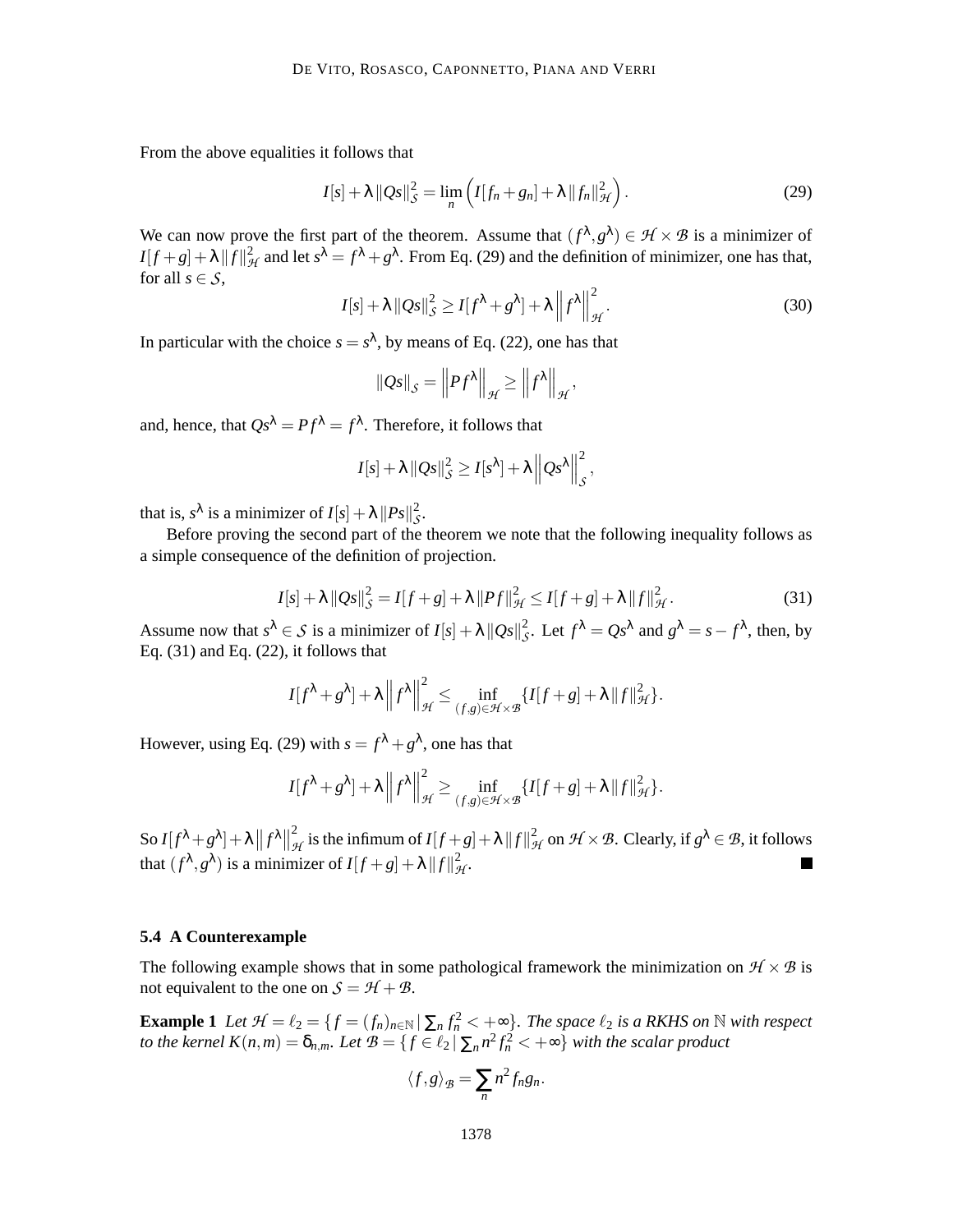*The space*  $B$  *is a RKHS with respect to the kernel*  $K^{\mathcal{B}}(n,m) = \frac{1}{n^2} \delta_{n,m}$ .

*Clearly,*  $\mathcal{B} \subset \mathcal{H}$ *, so that*  $\mathcal{H} \cap \mathcal{B} = \mathcal{B}$ *, which is not closed in*  $\mathcal{H}$ *. Since*  $\mathcal{B}$  *is dense in*  $\mathcal{H}$ *,*  $P = 0$ *and, by Lemma 7,*  $Q = 0$ *.* 

*Let V be the squared loss function and choose*  $h = (h_n)_{n \in N} \in \mathcal{H}$  *such that*  $h \notin \mathcal{B}$ *<i>. Let*  $p(n, y) =$ δ(*y*−*hn*) *so that*

$$
I[s] = ||s-h||^2_{\mathcal{S}},
$$

*then*

$$
I[s] + \lambda ||Qs||_{\mathcal{S}}^{2} = ||s - h||_{\mathcal{S}}^{2},
$$

*and the minimizer is*  $s^{\lambda} = h$ *. Moreover, by our theorem, one has that* 

$$
\inf_{f \in \mathcal{H}, g \in \mathcal{B}} \{I[f+g] + \lambda \|f\|_{\mathcal{H}}^2\} = I[s^{\lambda}] + \lambda \left\|Qs^{\lambda}\right\|_{\mathcal{S}}^2 = 0.
$$

*If*  $(f^{\lambda}, g^{\lambda}) \in H \times B$  *were a minimizer, then*  $f^{\lambda} = 0$  *and, hence,*  $g^{\lambda} = h$ *, but this is impossible since*  $h \notin \mathcal{B}$ *.* 

#### **6. Existence and Uniqueness**

We now discuss existence and uniqueness of the regularized solution in  $\mathcal{S}$ . Before stating and proving the main results we summarize our findings and show that if the offset space is empty both existence and uniqueness are easily obtained. Our analysis extends existence to all cases of interest under some weak assumptions on the kernel and the loss function for both regression and classification.

Uniqueness depends critically on the convexity assumption. For strictly convex functions we prove that the solution is unique if and only if the offset space satisfies suitable conditions, fulfilled in the case of constant offsets. For loss functions which are not strictly convex we limit our attention to the hinge loss and show that the solution is unique unless some particular conditions on the number and location of the support vectors are met. In Burges and Crisp (2000, 2003) similar results were obtained considering the dual formulation of the minimization problem.

If the offset space is empty, strict convexity and coerciveness of the penalty term trivially imply both existence and uniqueness. Indeed, we have the following proposition.

**Proposition 8** *Given*  $\lambda > 0$ *, there exists a unique solution of the problem* 

$$
\min_{f\in\mathcal{H}}\left(I[f]+\lambda\|f\|_{\mathcal{H}}^2\right).
$$

**Proof** The function  $(I[f] + \lambda ||f||^2_{\mathcal{H}})$  is strictly convex and continuous. Moreover

$$
I[f] + \lambda ||f||_{\mathcal{H}}^2 \ge \lambda ||f||_{\mathcal{H}}^2 \rightarrow +\infty
$$

П

if  $||f||_{\mathcal{H}}$  goes to  $+\infty$ . From item 4 of Proposition 14 both existence and uniqueness follow.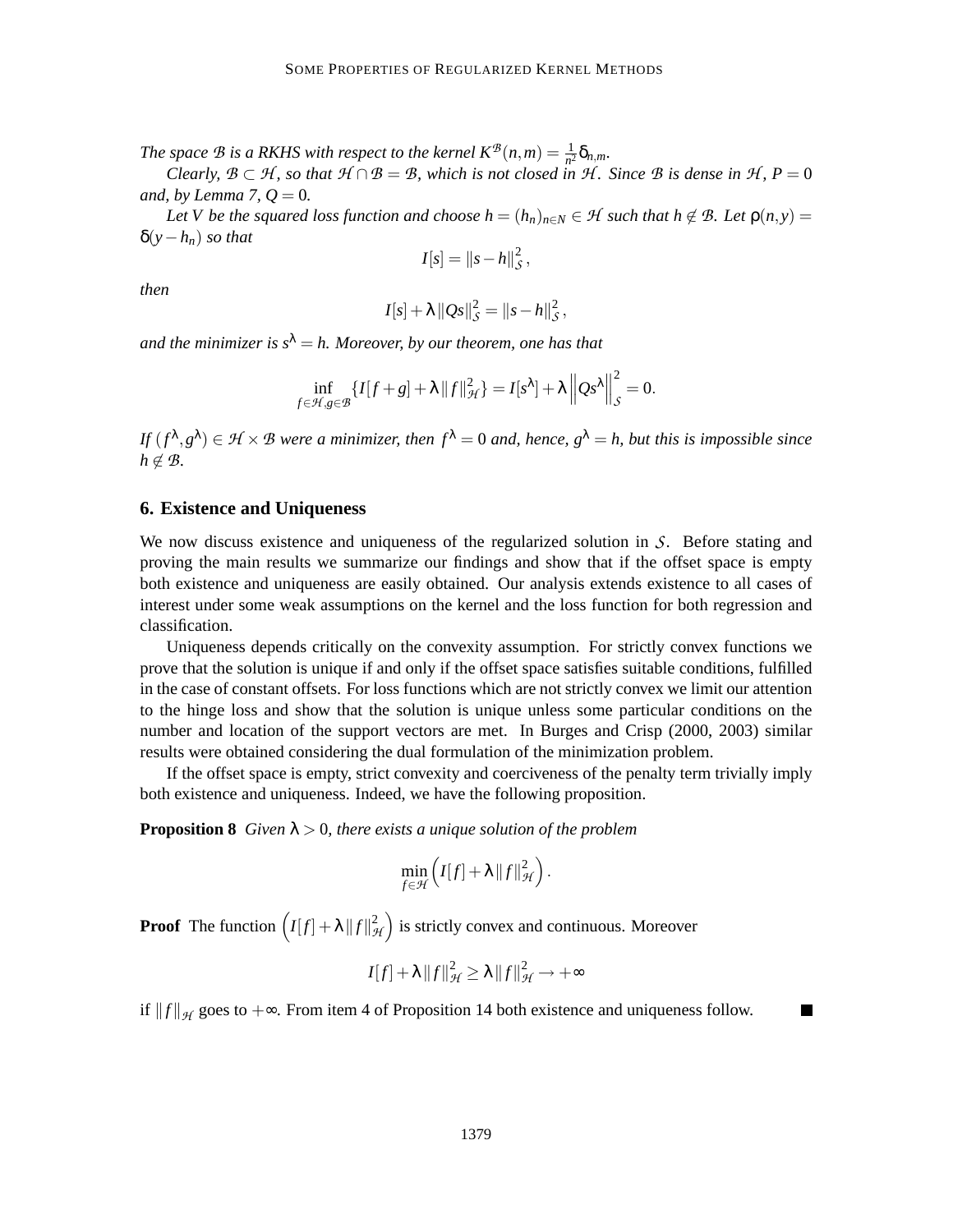#### **6.1 Existence**

We now consider existence. If  $\mathcal B$  is not trivial, there are no general results (see Wahba, 1990, for a discussion on this subject). However, if  $\mathcal{B}$  is the set of constant functions, we derive existence of the solution in two different settings.

The first proposition holds only for classification under the assumption that the loss function *V* goes to infinity when  $y f(x)$  goes to  $-\infty$  (see Condition 1 of Proposition 9 below). Similar results were obtained in Steinwart (2002). We let ν be the marginal measure on *X* associated with ρ and suppν its support.

**Proposition 9** *Assume that the following conditions hold*

- *1.*  $\lim_{w \to -\infty} V(1, w) = +\infty$  *and*  $\lim_{w \to +\infty} V(-1, w) = +\infty$
- 2. there is  $C > 0$  such that  $\sqrt{K(\mathbf{x}, \mathbf{x})} \leq C$  for all  $\mathbf{x} \in \text{supp} \mathbf{v}$
- *3.*  $\rho(X \times \{1\}) > 0$  *and*  $\rho(X \times \{-1\}) > 0$

*Then there is at least one solution of the problem*

$$
\min_{s\in\mathcal{S}}\left(I[s]+\lambda\|Qs\|_{\mathcal{S}}^2\right),\,
$$

*where*  $S = H + \mathbb{R}$ *.* 

We observe that Assumption *2.* is satisfied if *X* is compact and *K* is continuous. Assumption *3.* has a very natural interpretation in the discrete setting where it simply amounts to have one example for each class. This condition is need since Assumption *1*. does not requires that *V* goes to  $+\infty$  when  $y f(\mathbf{x})$  goes to  $+\infty$ . Typical example of loss function satisfying Assumption *1*, is the hinge loss.

The second result holds both for regression and classification, but it requires the loss function going to infinity when  $f(\mathbf{x})$  goes to  $\pm \infty$ , uniformly in *y* (compare Assumption *1*. of Proposition 10 and Assumption *1.* of Proposition 9).

**Proposition 10** *Assume that the following conditions hold*

- *1.*  $\lim_{w \to +\infty} (\inf_{y \in Y} V(y, w)) = +\infty$ .
- 2. there is  $C > 0$  such that  $\sqrt{K(\mathbf{x}, \mathbf{x})} \leq C$  for all  $\mathbf{x} \in \text{supp}\nu$ .

*Then there is at least one solution of the problem*

$$
\min_{s\in\mathcal{S}}\left(I[s]+\lambda\|Qs\|_{\mathcal{S}}^2\right),\,
$$

*where*  $S = H + \mathbb{R}$ *.* 

We observe that for classification with symmetric loss functions, as the squared loss function, this proposition gives a sharper result than Proposition 9.

We now prove Proposition 9 and omit the proof of Proposition 10 since it is essentially the same. **Proof** [of Proposition 9] The idea of the proof is to show that the functional we have to minimize goes to  $+\infty$  when  $||s||_{S}$  goes to  $+\infty$ . With this aim, let

$$
\alpha = \min\{\rho(X \times \{1\}), \rho(X \times \{-1\})\}.
$$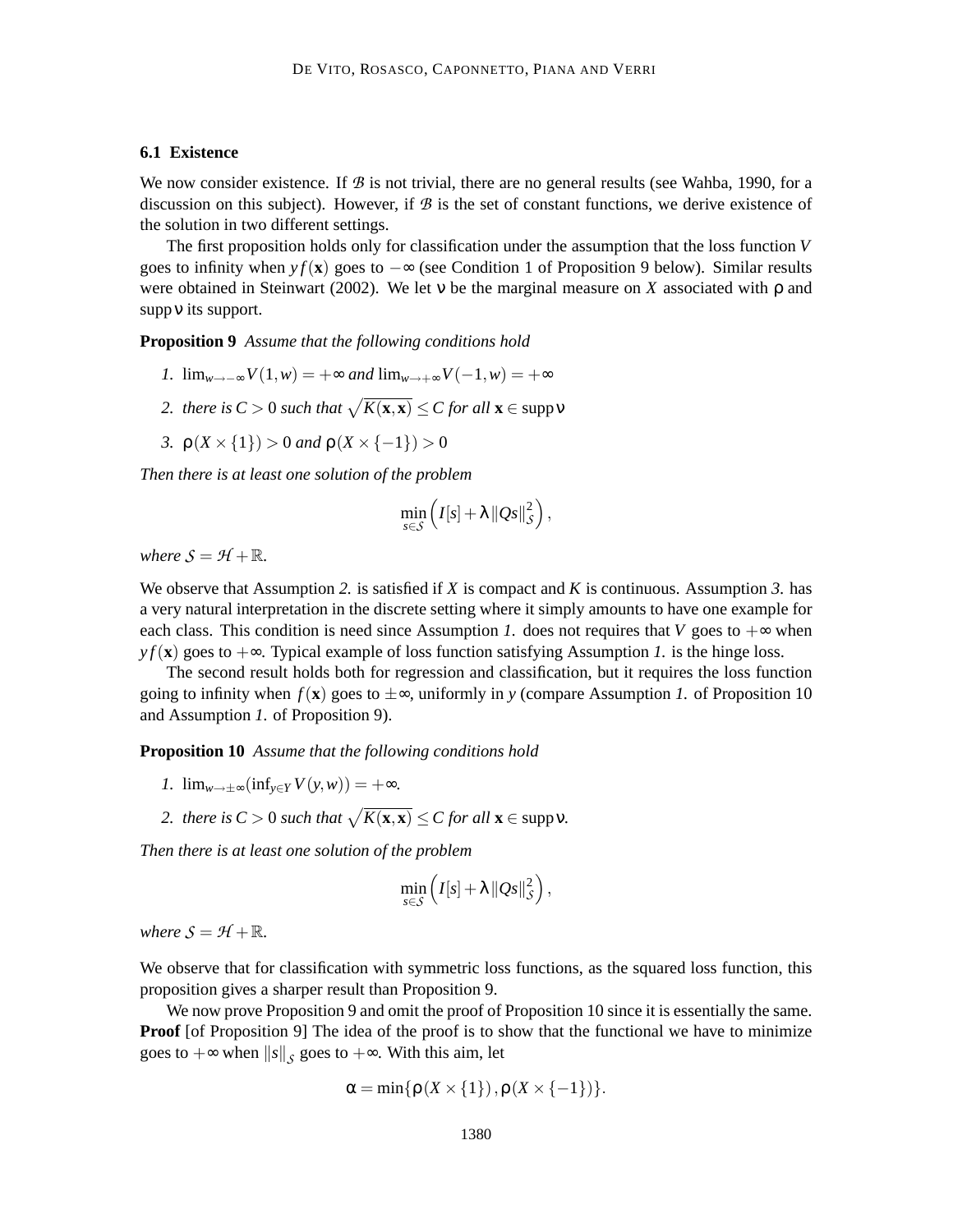By assumption 3,  $\alpha > 0$ . For a fixed  $M > 0$ , we are looking for  $R > 0$  such that for all  $s \in S$  with  $||s||_S \geq R$ ,

$$
I[s]+\lambda \|Qs\|_{\mathcal{S}}^2\geq M.
$$

Due to assumption *1*, there is  $r > 0$  such that, for all  $w \leq -r$ ,  $V(1, w) \geq \frac{M}{\alpha}$  $\frac{M}{\alpha}$  and, for all  $w \geq r$  $, V(-1, w) ≥ \frac{M}{\alpha}$  $\frac{M}{\alpha}$ . We now let  $R = \max\{2(1+C)\sqrt{\frac{M}{\lambda}}\}$  $\frac{M}{\lambda}$ , 2*r*} and choose *s*  $\in$  *S* with  $||s||_{S} \ge R$ . If  $\|Qs\|_{S} = \|Qs\|_{\mathcal{H}} \geq \frac{R}{2(1+1)}$  $\frac{R}{2(1+C)}$ , then

$$
I[s] + \lambda ||Qs||_{\mathcal{S}}^2 \geq \lambda ||Qs||_{\mathcal{S}}^2
$$
  
\n
$$
\geq \lambda (\frac{R}{2(1+C)})^2
$$
  
\n
$$
\geq M,
$$

since  $R \ge 2(1+C)\sqrt{\frac{M}{\lambda}}$  $\frac{M}{\lambda}$ . If  $\|Qs\| \leq \frac{R}{2(1+\lambda)}$  $\frac{R}{2(1+C)}$ , let  $b = s - Qs \in \mathbb{R}$ , then  $|b| = \|s - Qs\|_S$  $\geq$   $||s||_{\mathcal{S}} - ||Qs||_{\mathcal{S}}$  $\geq R - \frac{R}{2(1+1)}$  $\frac{R}{2(1+C)} = R\frac{2C+1}{2C+2}$  $\frac{2c+1}{2c+2}$ .

Assume, for example, that  $b > 0$ . For all  $\mathbf{x} \in \text{supp}\,\mathbf{v}$ 

$$
s(\mathbf{x}) = \langle Qs, K_{\mathbf{x}} \rangle_{\mathcal{H}} + b
$$
  
\n
$$
\geq b - ||Qs||_{\mathcal{H}} ||K_{\mathbf{x}}||_{\mathcal{H}}
$$
  
\n
$$
\geq R \frac{2C + 1}{2C + 2} - \frac{R}{2(1+C)}C
$$
  
\n
$$
\geq R \frac{C + 1}{2C + 2}
$$
  
\n
$$
= \frac{R}{2} \geq r,
$$

since  $R \geq \frac{r}{2}$  $\frac{r}{2}$ . By definition of *r*, one has that for all **x**  $\in$  supp **v** 

$$
V(-1,s(\mathbf{x})) \geq \frac{M}{\alpha}.
$$

Integrating both sides, we find

$$
\int_{X\times\{-1\}} V(-1,s(\mathbf{x}))\,d\mathbf{p}(\mathbf{x},-1)\geq \frac{M}{\alpha}\mathbf{p}(X\times\{-1\})\geq M
$$

from which it follows that

$$
I[s]+\lambda \left\|Qs\right\|_{\mathcal{S}}^2\geq M.
$$

The same proof holds when  $b < 0$  replacing the integration on  $X \times \{-1\}$  with the integration on  $X \times \{1\}$ . Since *M* is arbitrary, we have that

$$
I[s]+\lambda \|Qs\|_{\mathcal{S}}^2 \geq \lambda \|Qs\|_{\mathcal{S}}^2 \rightarrow +\infty.
$$

Since the functional is continuous, from item 4 of Proposition 14 the existence of the minimizer follows.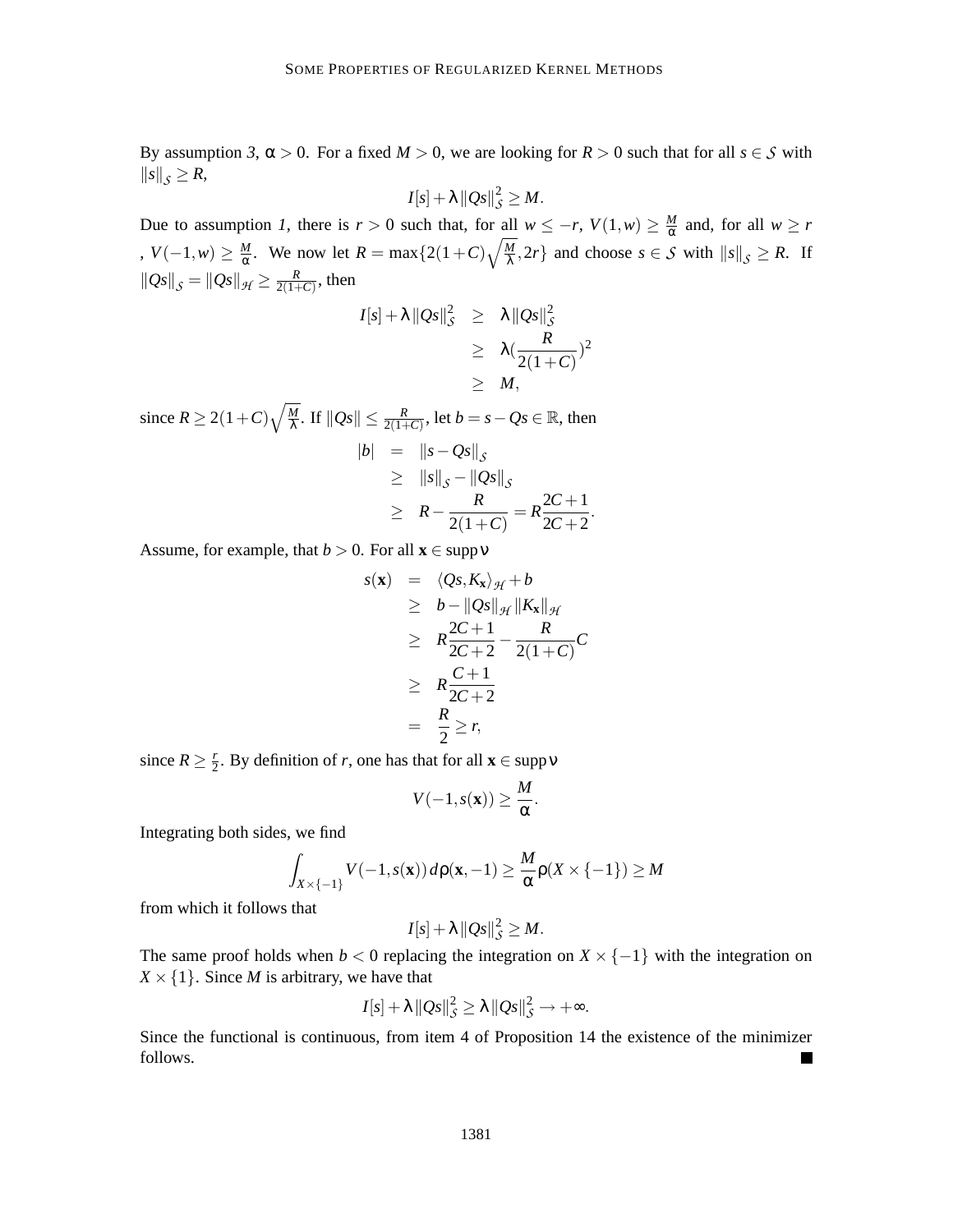#### **6.2 Uniqueness**

The first proposition completely characterizes uniqueness for strictly convex functions.

**Proposition 11** *Let s*<sup>λ</sup> *be a solution of the problem*

$$
\min_{s\in\mathcal{S}}\left(I[s]+\lambda\|Qs\|_{\mathcal{S}}^2\right).
$$

- *1.* If s' is another solution, then  $Qs' = Qs^{\lambda}$ .
- *2. If*  $V(y, \cdot)$  *is strictly convex for all*  $y \in Y$  *then all the minimizers are of the form*  $s^{\lambda} + g$ *, with*  $g \in S$  *such that*  $Qg = 0$  *and*  $g(\mathbf{x}) = 0$  *for*  $v$ *-almost all*  $x \in X$ .

Let us comment on this proposition before providing the proof. We recall that a solution  $s^{\lambda}$  is the sum of two terms:  $f^{\lambda} = Qs^{\lambda}$  which is orthogonal to  $B$  and  $g^{\lambda} = s^{\lambda} - f^{\lambda}$ . The uniqueness of  $f^{\lambda}$  (item *1*) is due to the strict convexity of the penalty term. Item 2 states the general conditions that should be satisfied by offset functions to obtain uniqueness on *s* λ : in the discrete setting one has uniqueness if and only if the condition  $g(\mathbf{x}_i) = 0$  for all *i* implies that *g* is equal to zero. Clearly, if B is the space of constant functions uniqueness is ensured. We now give the proof of the proposition. **Proof** [of Proposition 11]

1. Let *s'* another minimizer and assume that  $Qs^{\lambda} \neq Qs'$ . Then, by the strict convexity of  $\|\cdot\|_{\mathcal{S}}^2$ , one has that, for all  $t \in ]0,1[$ ,

$$
\left\| (1-t)Qs^{\lambda} + tQs' \right\|_{\mathcal{S}}^{2} < (1-t) \left\| Qs^{\lambda} \right\|_{\mathcal{S}}^{2} + t \left\| Qs' \right\|_{\mathcal{S}}^{2}.
$$

Since *I*[*s*] is convex, one has that

$$
I[(1-t)s^{\lambda}+ts'] \le (1-t)I[s^{\lambda}]+tI[s'].
$$

From the above two inequalities we find

$$
I[(1-t)s^{\lambda}+ts'] + \lambda ||Q((1-t)s^{\lambda}+ts')||_{S}^{2}
$$
  
< 
$$
< (1-t)\left(I[s^{\lambda}]+\lambda ||Qs^{\lambda}||_{S}^{2}\right)+t\left(I[s']+\lambda ||Qs'||_{S}^{2}\right)
$$
  

$$
= \min_{s\in S}\left(I[s]+\lambda ||Qs||_{S}^{2}\right).
$$

Since this is impossible, it follows that  $Qs^{\lambda} = Qs'$ .

2. Let  $s' = s^{\lambda} + g$  with *g* as in item *1*. By straightforward computation we have that *s'* is a minimizer. It is left to show that the minimizers are only the functions written in the above form. From item *l* we have that  $Qg = 0$ . Let *U* be the measurable set

$$
U = \{ \mathbf{x} \in X \, | \, g(\mathbf{x}) \neq 0 \} = \{ \mathbf{x} \in X \, | \, s'(\mathbf{x}) \neq s^{\lambda}(\mathbf{x}) \}.
$$

By contradiction, let us assume that  $v(U) > 0$  and, hence,  $p(U \times Y) > 0$ . Fix  $t \in ]0,1[$ . since  $V(y, \cdot)$  is strictly convex, for all  $(\mathbf{x}, y) \in U \times Y$ , one has that

$$
V(y, (1-t)s^{\lambda}(\mathbf{x})+ts'(\mathbf{x})) < (1-t)V(y, s^{\lambda}(\mathbf{x})) + tV(y, s'(\mathbf{x})).
$$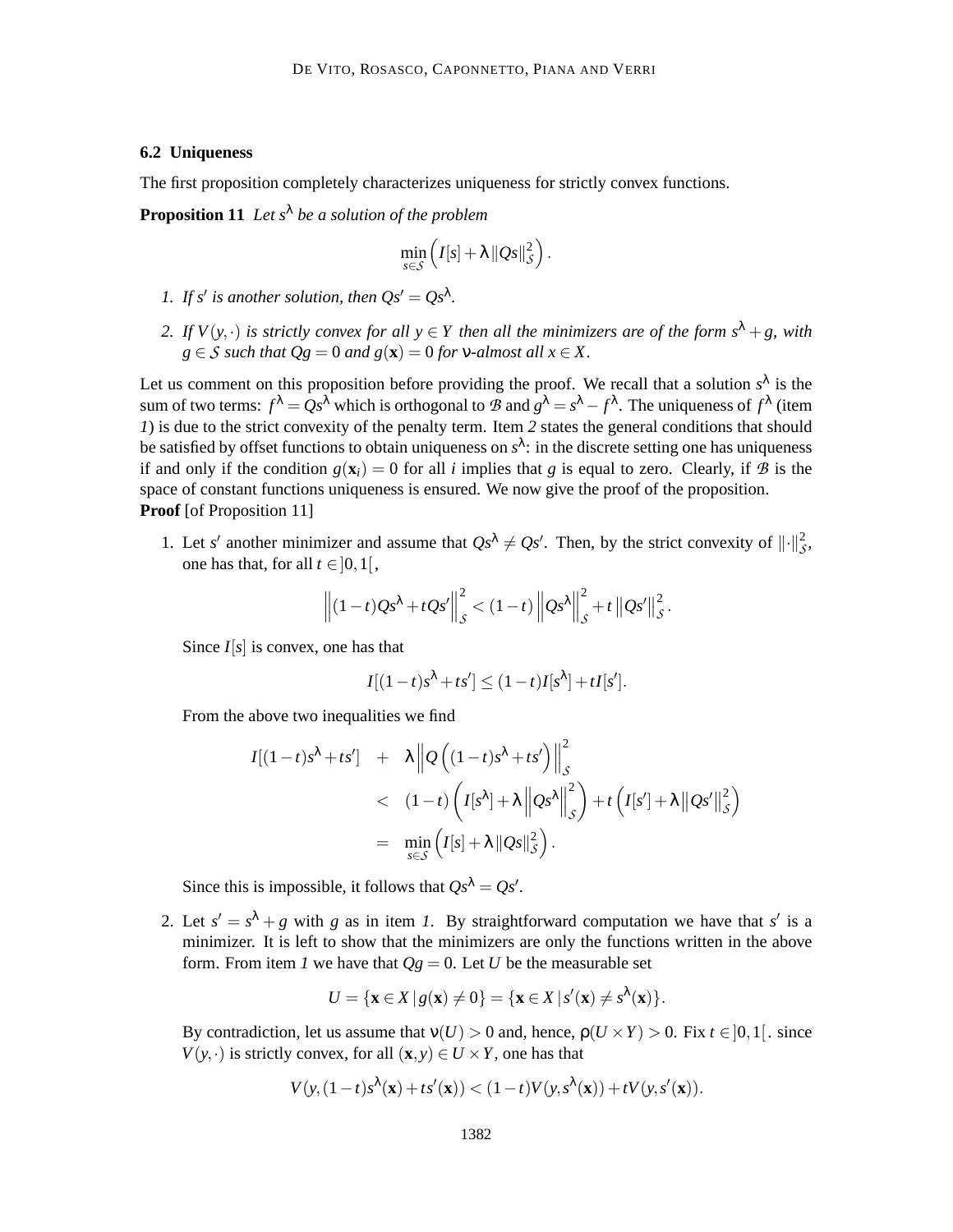Therefore, by integration,

$$
\int_{U\times Y} V(y,(1-t)s^{\lambda}(\mathbf{x})+ts'(\mathbf{x})) d\mathbf{p}(\mathbf{x},y) < (1-t)\int_{U\times Y} V(y,s^{\lambda}(\mathbf{x})) d\mathbf{p}(\mathbf{x},y)+t \int_{U\times Y} V(y,s'(\mathbf{x})) d\mathbf{p}(\mathbf{x},y).
$$

On the complement of  $U \times Y$ , we have  $V(y, s^{\lambda}(\mathbf{x})) = V(y, s'(\mathbf{x}))$ , so that

$$
I[(1-t)s^{\lambda}+ts'] < (1-t)I[s^{\lambda}] + tI[s'].
$$

By the same line of reasoning of item *1*, one finds a contradiction. It follows that  $v(U) = 0$ , that is,  $g(\mathbf{x}) = 0$  for v-almost all  $\mathbf{x} \in X$ .

Two important examples of convex loss functions which are not strictly convex are the hinge and the  $\varepsilon$ -insensitive loss. The next proposition deals with the hinge loss though a similar result can be also derived for the ε-insensitive loss, see Burges and Crisp (2000). For the sake of simplicity we develop our result in the discrete setting for the case of constant offset functions. In this case uniqueness of the solution is expressed as a condition on the number of support vectors of the two classes. Similar but a little bit more involved conditions can be found considering the continuous setting.

**Proposition 12** *Let*  $Y = \{\pm 1\}$ ,  $V(y, w) = |1 - yw|_+$  *and*  $\mathcal{B} = \mathbb{R}$ *. Let*  $s^{\lambda}$  *be a solution of* 

$$
\min_{s \in \mathcal{S}} \left( \frac{1}{\ell} \sum_{i=1}^{\ell} V(y_i, s(\mathbf{x}_i)) + \lambda ||Qs||_{\mathcal{S}}^2 \right),
$$

*and define*

$$
I_{+} = \{i \mid y_{i} = 1, s^{\lambda}(\mathbf{x}) < 1\} \qquad I_{-} = \{i \mid y_{i} = -1, s^{\lambda}(\mathbf{x}) > -1\}
$$
  
\n
$$
B_{+} = \{i \mid y_{i} = 1, s^{\lambda}(\mathbf{x}_{1}) = 1\} \qquad B_{-} = \{i \mid y_{i} = -1, s^{\lambda}(\mathbf{x}_{1}) = -1\}.
$$

*The solution is unique if and only if*

$$
\#I_+ \neq \#I_- + \#B_- \tag{32}
$$

 $\blacksquare$ 

*and*

$$
\#I_- \neq \#I_+ + \#B_+, \tag{33}
$$

*where* # *denotes set cardinality.*

**Proof** Assume that *s'* is another solution. From item *1* of proposition 11, we have that  $Qs^{\lambda} = Qs'$ and  $s' = s^{\lambda} + b$ . Since both functions are minimizers, one concludes that

$$
\sum_{i=1}^{\ell} |1 - y_i s^{\lambda}(\mathbf{x}_i)|_{+} = \sum_{i=1}^{\ell} |1 - y_i s'(\mathbf{x}_i)|_{+}
$$
(34)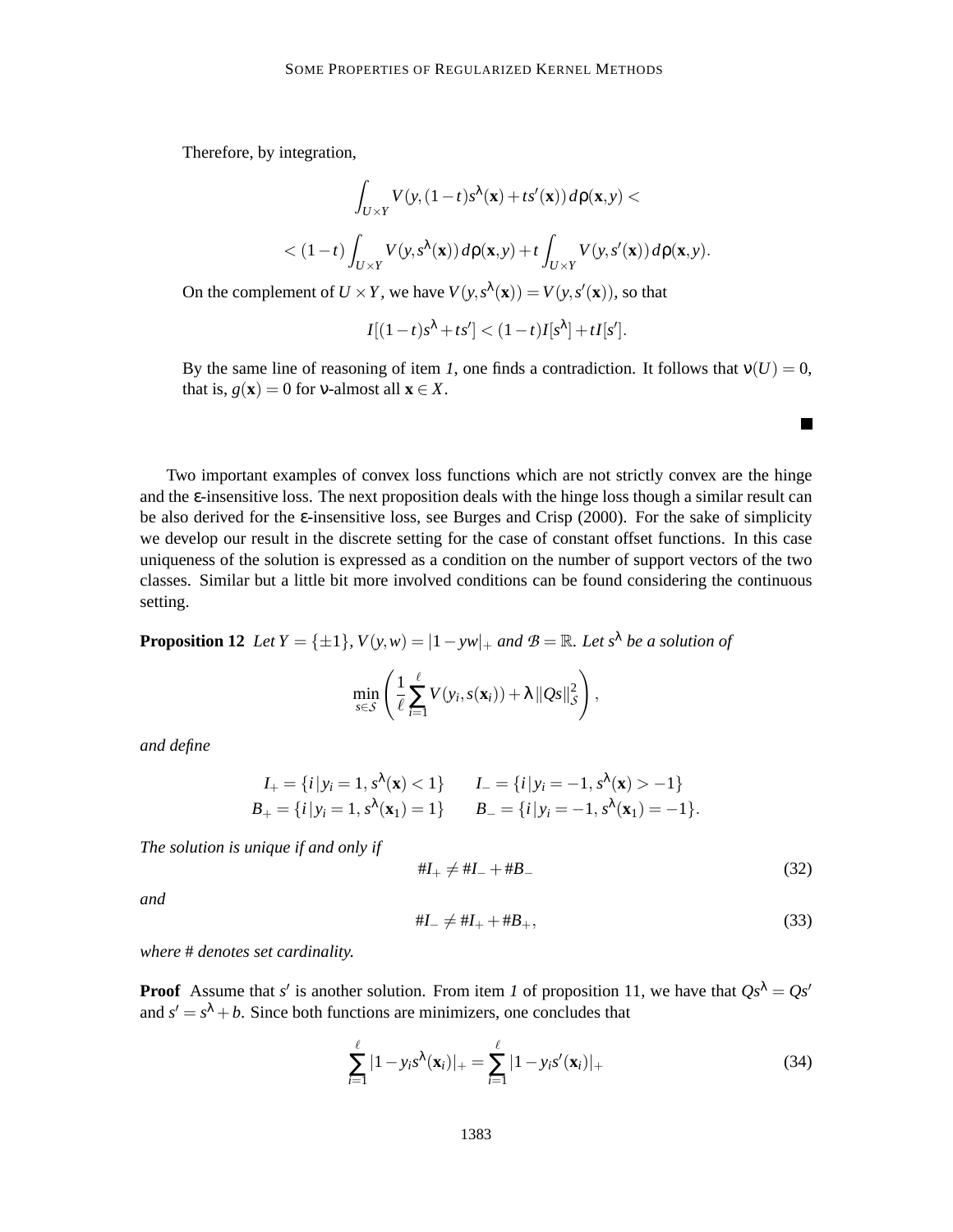We notice that if  $yw_1 < 1$  and  $yw_2 > 1$ , then

$$
V(y, (1-t)w_1 + tw_2) < (1-t)V(y, w_1) + tV(y, w_2).
$$

Reasoning as in the proof of the previous proposition, one has that, for all  $i \in I_+ \cup I_-$ ,

$$
y_i s'(\mathbf{x}_i) \leq 1
$$

and, for all  $i \notin (I_+ \cup I_- \cup B_+ \cup B_-)$ 

$$
y_i s'(\mathbf{x}_i) \geq 1.
$$

Using the above two equations, it follows that equality (34) becomes

$$
\sum_{i \in I_{+} \cup I_{-}} (1 - y_{i} s^{\lambda}(\mathbf{x}_{i})) = \sum_{i \in I_{+} \cup I_{-}} (1 - y_{i} s'(\mathbf{x}_{i})) + \sum_{i \in B_{+} \cup B_{-}} |-by_{i}|_{+},
$$

(if the index set is empty, we let the corresponding sum be equal to 0). The above equation is equivalent to

$$
\sum_{i\in I_+\cup I_-} by_i = \sum_{i\in B_+\cup B_-} |-by_i|_+,
$$

that has a not trivial solution if and only if both the following conditions are true

- 1. if *b* > 0, then  $\sum_{i \in I_+ \cup I_-} y_i = -\sum_{B_-} y_i$  (that is, Eq. (32) holds).
- 2. if *b* < 0, then  $\sum_{i \in I_+ \cup I_-} y_i = \sum_{B_+} y_i$  (that is, Eq. (33) holds).

Now, if neither Eq. (32) nor Eq. (33) holds, then  $b = 0$  and  $s^{\lambda}$  is unique. Conversely, assume for example that Eq. (32) holds. It is simple to check that there is  $b > 0$  such that for all  $i \in I_+ \cup I_-$ ,

$$
y_i(s^{\lambda}(\mathbf{x}_i)+b)\leq 1
$$

and, for all  $i \notin (I_+ \cup I_- \cup B_+ \cup B_-)$ 

$$
y_i(s^{\lambda}(\mathbf{x}_i)+b)\geq 1.
$$

Finally, by direct computation one has that

$$
I[s^{\lambda}] = I[s^{\lambda} + b].
$$

 $\blacksquare$ 

If the solution is not unique, the solution family is parameterized as  $s^{\lambda} + b$ , where *b* runs in a closed, not necessarily bounded interval. However, if there is at least one example for each class, *b* lies in the bounded interval  $[b_-,b_+]$  and one can easily show that

- 1. for the solution with  $b = b_$ , Eq. (32) holds;
- 2. for the solution with  $b = b_+$ , Eq. (33) holds;
- 3. for the solution with  $b<sub>−</sub> < b < b<sub>+</sub>$ , both Eqs. (32) and (33) hold, from which it follows that  $#I_{+} = #I_{-}$  and  $#B_{+} = #B_{-} = 0$ .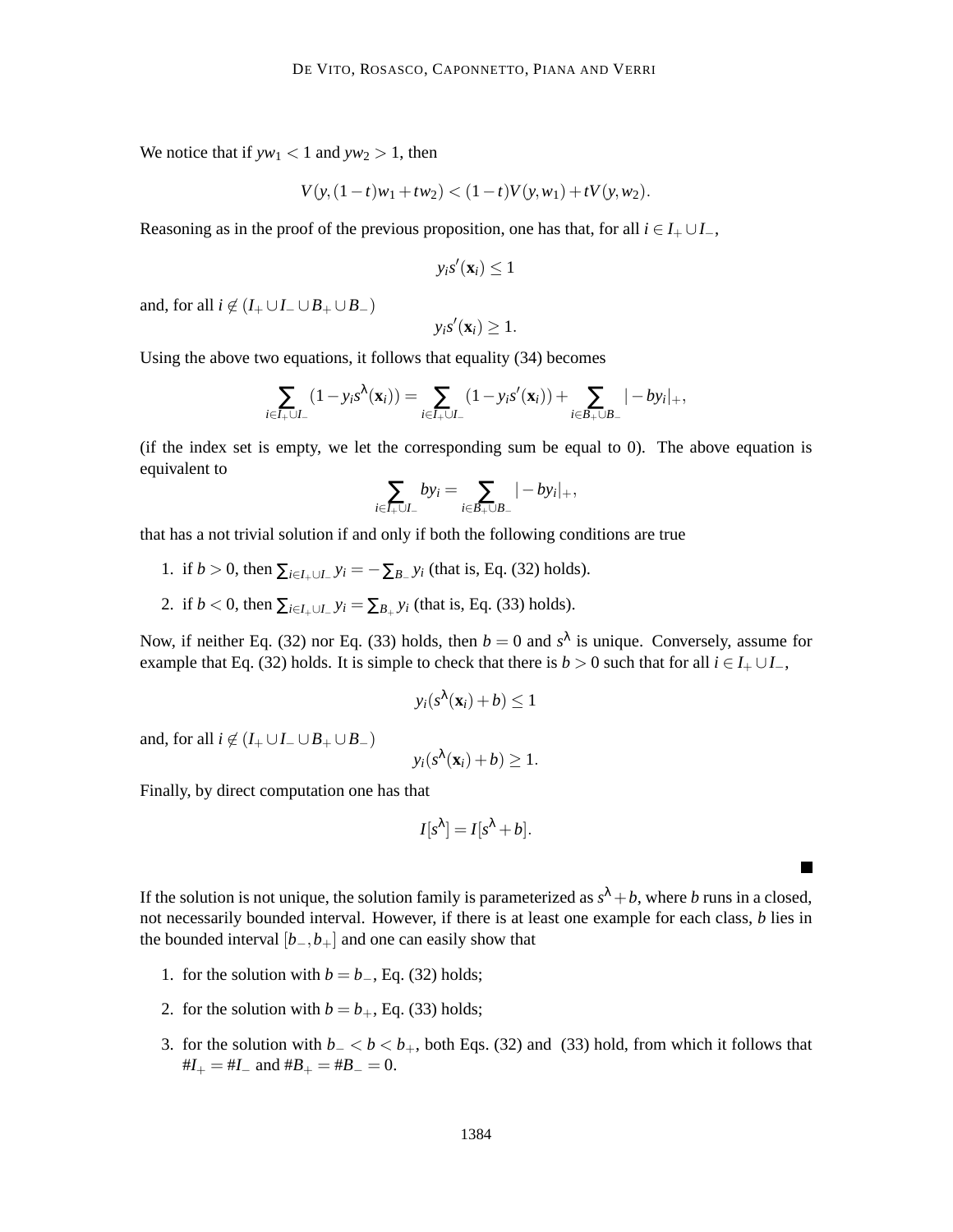#### **7. Discrete Tikhonov Regularization**

We now specialize our results to the case in which the probability measure is the empirical distribution  $ρ_s$  and *B* is the space of constant functions ( $K^B = 1$ ) and discuss in detail Support Vector Machines for classification.

We start by recalling that, from item 2 of Proposition 14 it follows that the left and right derivatives of  $V(y, \cdot)$  always exist and

$$
(\partial V)(y, w) = [V'_{-}(y, w), V'_{+}(y, w)].
$$

**Corollary 13** *Let*  $S = H + \mathbb{R}$  *and Q the projection on* 

$$
\{s\in\mathcal{S}\,|\,\left\langle s,1\right\rangle_{\mathcal{S}}=0\}.
$$

*Given*  $\lambda > 0$ , let  $f^{\lambda} \in \mathcal{H}$  and  $b^{\lambda} \in \mathbb{R}$  and define  $s^{\lambda} = f^{\lambda} + b^{\lambda} \in \mathcal{S}$ , then

$$
(f^{\lambda}, b^{\lambda}) \in \underset{f \in \mathcal{H}, b \in \mathbb{R}}{\operatorname{argmin}} \left\{ \frac{1}{\ell} \sum_{i} V(y_i, f(\mathbf{x}_i) + b) + \lambda ||f||_{\mathcal{H}}^2 \right\}
$$

*if and only if*

$$
s^{\lambda} \in \underset{s \in S}{\operatorname{argmin}} \left\{ \frac{1}{\ell} \sum_{i} V(y_i, s(\mathbf{x}_i)) + \lambda ||Qs||_{\mathcal{H}}^2 \right\}
$$

$$
f^{\lambda} = Qs^{\lambda}
$$

*if and only if there are*  $\alpha_1, \ldots, \alpha_\ell \in \mathbb{R}$  *such that* 

$$
f^{\lambda} = \sum_{i=1}^{\ell} \alpha_i K_{\mathbf{x}_i} = \sum_{i=1}^{\ell} \alpha_i (K_{\mathbf{x}_i} + 1)
$$

$$
\frac{-1}{2\lambda \ell} V'_{+}(y_i, f^{\lambda}(\mathbf{x}_i) + b^{\lambda}) \leq \alpha_i \leq \frac{-1}{2\lambda \ell} V'_{-}(y_i, f^{\lambda}(\mathbf{x}_i) + b^{\lambda})
$$

$$
\sum_{i=1}^{\ell} \alpha_i = 0
$$

We notice two facts. First,  $\alpha_i$  can be zero only if  $0 \in (\partial V)(y_i, f^{\lambda}(\mathbf{x}_i) + b^{\lambda})$  – that is, only if  $f^{\lambda}(\mathbf{x}_i)$  +  $b^{\lambda}$  is a minimizer of  $V(y_i, \cdot)$ . Therefore, a necessary condition for obtaining sparsity is a *plateaux* in the loss function. A quantitative discussion on this topic can be found in Steinwart (2003). Second if *V*<sub>−</sub> and *V*<sub>+</sub> are bounded by a constant *M* > 0, one has that  $|\alpha_i| \leq 2\lambda \ell M$  – that is, a sufficient conditions for box constraints on the coefficients.

In the rest of this section we consider Support Vector Machines for classification showing that through our analysis the solution is completely characterized in the primal formulation.

A simple calculation for the hinge loss shows that

$$
[V'_{-}(y,w), V'_{+}(y,w)] = \begin{cases} -y & \text{for } yw < 1\\ \left[ \min\{-y, 0\}, \max\{0, -y\} \right] & \text{for } yw = 1\\ 0 & \text{for } yw > 1 \end{cases} \tag{35}
$$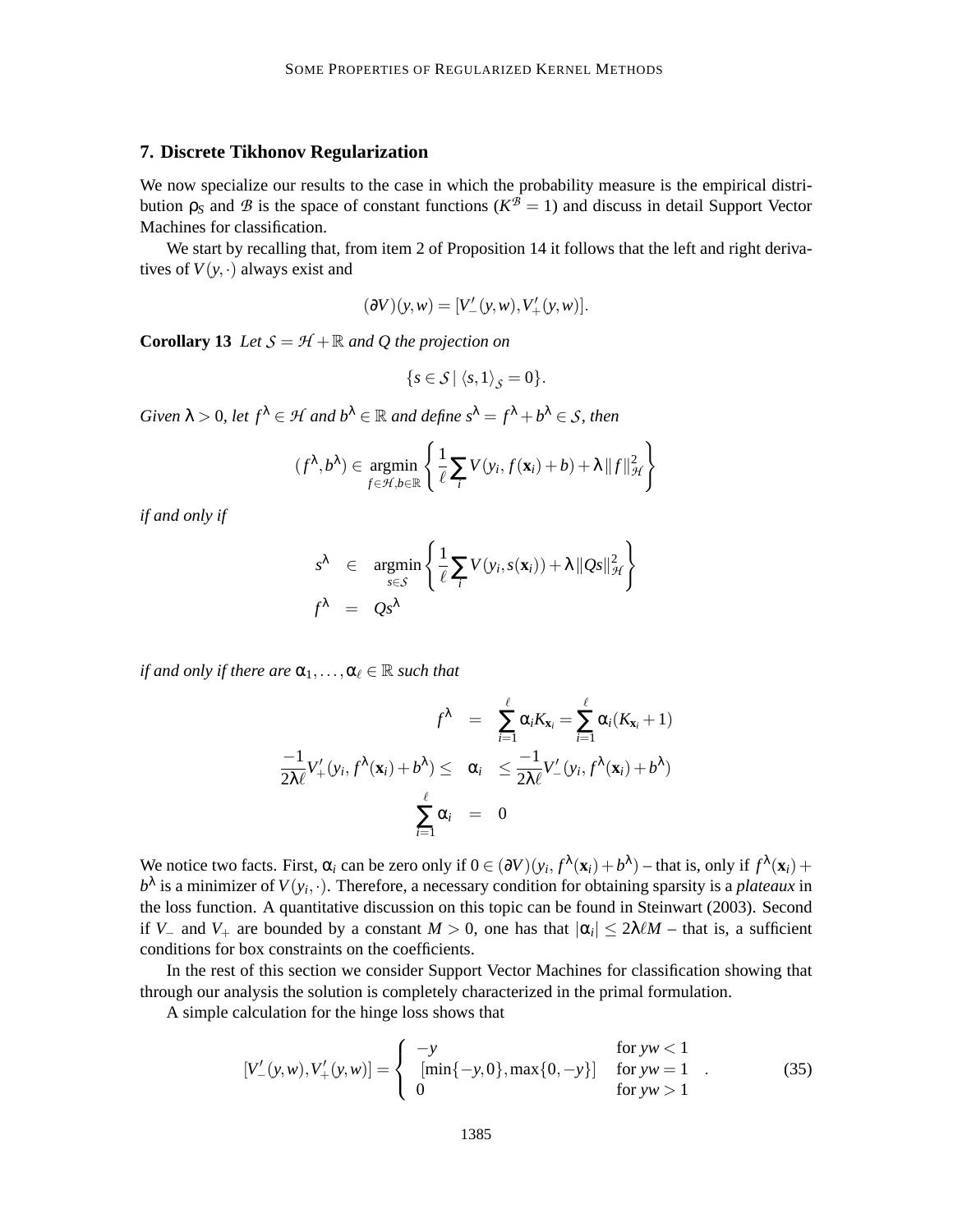To be consistent with the notation used in the literature, we let  $C = \frac{1}{2\lambda}$  $\frac{1}{2\lambda\ell}$  and factorize the labels  $y_i$ from the coefficients  $\alpha_i$ . Then, according to the above corollary, the solution of the SVM algorithm is given by

$$
s^{\lambda} = \sum_{i=1}^{\ell} \alpha_i y_i K_{\mathbf{x}_i} + b^{\lambda}
$$

where the set  $(\alpha_1, \ldots, \alpha_\ell, b^\lambda)$  solves the following algebraic system of inequalities

$$
0 \leq \alpha_i \leq C \quad \text{if} \quad y_i \left( \sum_{j=1}^{\ell} \alpha_j y_j K(\mathbf{x}_i, \mathbf{x}_j) + b^{\lambda} \right) = 1
$$
\n
$$
\alpha_i = 0 \quad \text{if} \quad y_i \left( \sum_{j=1}^{\ell} \alpha_j y_j K(\mathbf{x}_i, \mathbf{x}_j) + b^{\lambda} \right) > 1
$$
\n
$$
\alpha_i = C \quad \text{if} \quad y_i \left( \sum_{j=1}^{\ell} \alpha_j y_j K(\mathbf{x}_i, \mathbf{x}_j) + b^{\lambda} \right) < 1
$$
\n
$$
\sum_i \alpha_i y_i = 0
$$
\n(36)

Interestingly, the above inequalities, which fully characterize the support vectors associated with the solution, are usually obtained as the Kuhn-Tucker conditions of the dual QP optimization problem (Vapnik, 1988).

Looking at Eqs.(35-36), it is immediate to see that the box constraints ( $0 \le \alpha_i \le C$ ) are due to the linearity of  $V(yf(\mathbf{x}))$  for  $y f(\mathbf{x}) < 1$ , whereas sparsity ( $\alpha_i = 0$ ) follows from the constancy of  $V(\nu f(\mathbf{x}))$  for  $\nu f(\mathbf{x}) > 1$ .

### **8. Conclusion**

In this paper we study some properties of learning functionals derived from Tikhonov regularization. We develop our analysis in a continuous setting and use tools from convex analysis in infinite dimensional spaces to quantitatively characterize the explicit form of the regularized solution for both regression and classification. We also address the case with and without the offset term within the same unifying framework. We show that the presence of an offset term is equivalent to solving a standard problem of regularization in a Reproducing Kernel Hilbert Space in which the penalty term is given by a seminorm. Finally, we discuss issues of existence and uniqueness of the solution and specialize our results to the discrete setting.

Current work aims at extending these results to vector-valued functions (Micchelli and Pontil, 2003) and exploring possible use of offset functions to incorporate invariances (Girosi and Chan, 1995).

#### **Acknowledgments**

We thank the anonymous referees for suggestions leading to an improved version of the paper. A. Caponnetto is supported by a PRIN fellowship within the project "Inverse problems in medical imaging", n. 2002013422. This research has been partially funded by the INFM Project MAIA,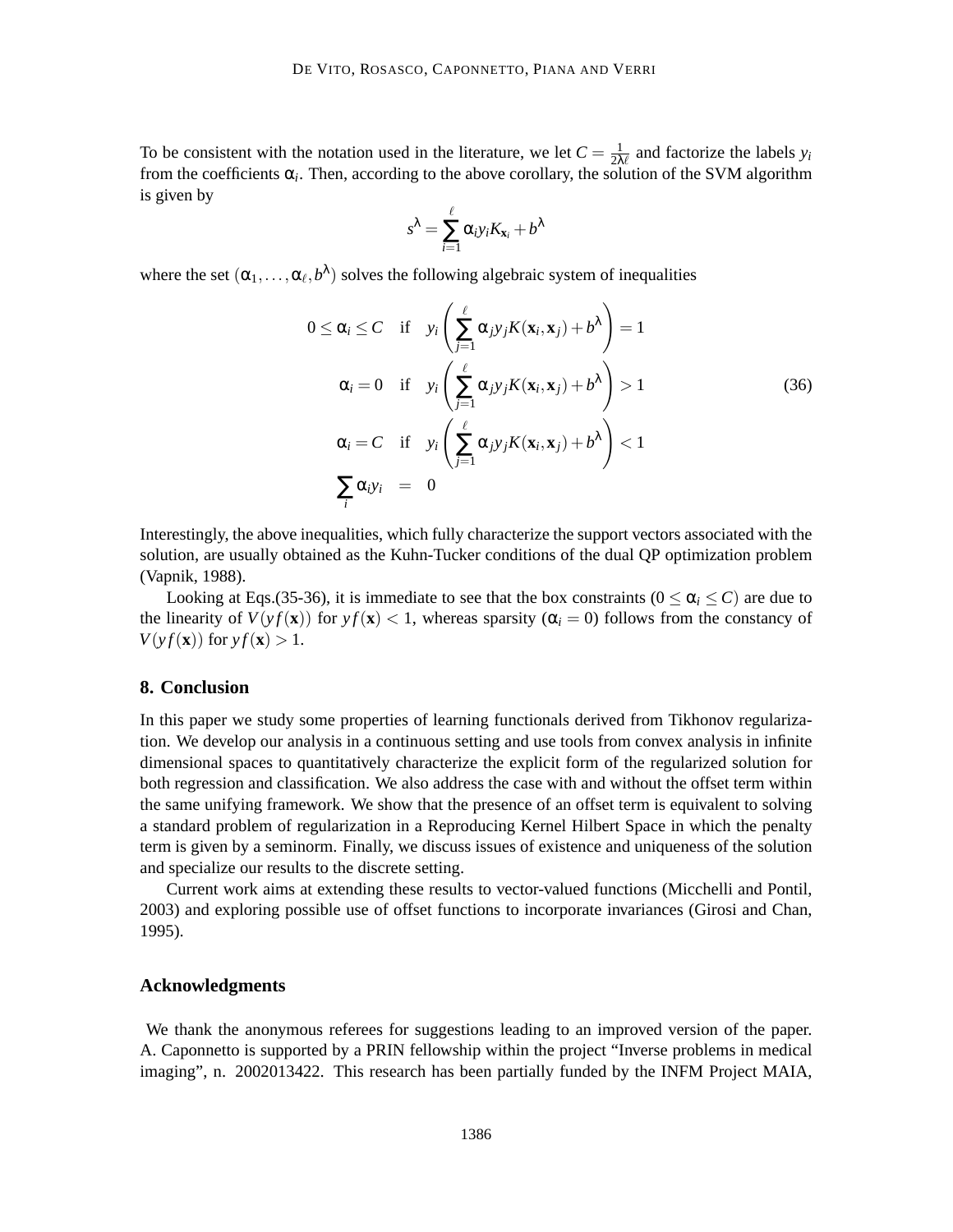the FIRB Project ASTAA and the IST Programme of the European Community, under the PASCAL Network of Excellence, IST-2002-506778.

### **Appendix A. Convex Functions in Infinite Dimensional Spaces**

The proof of Theorem 2 is based on the properties of convex functions defined on infinite dimensional spaces. In particular, we use the notion of subgradient that extends the notion of derivative to convex non-differentiable functions. In this appendix we collect the results we need. For details see the book Ekeland and Turnbull (1983) and also Ekeland and Teman (1974).

Let H be a Banach space and  $H^*$  its dual. A function  $F: H \to \mathbb{R} \cup +\infty$  is *convex* if

$$
F(tv + (1-t)w) \le tF(v) + (1-t)F(w),
$$

for all  $v, w \in H$  and  $t \in [0,1]$  (if the strict inequality holds for  $t \in (0,1)$ , F is called *strictly convex*).

Let  $v_0 \in \mathcal{H}$  such that  $F(v_0) < +\infty$ . The *subgradient* of *F* at point  $v_0 \in \mathcal{H}$  is the subset of  $\mathcal{H}^*$ given by

$$
\partial F(v_0) = \{ w \in \mathcal{H}^* \mid F(v) \ge F(v_0) + \langle w, v - v_0 \rangle, \ \forall v \in \mathcal{H} \}.
$$
 (37)

where  $\langle \cdot, \cdot \rangle$  is the pairing between  $H^*$  and  $H$ . If  $F(v) = +\infty$ , we let  $\partial F(v_0) = \emptyset$ .

In the following proposition we summarize the main properties of the subgradient we need.

**Proposition 14** *The following facts hold:*

- 1. If F is differentiable at  $v_0$ , the subgradient reduces to the usual gradient  $F'(v_0)$ .
- 2. If F is defined on  $\mathbb R$  and  $F(v_0) < +\infty$ , then F admits left and right derivative and

$$
\partial F(v_0) = [F'_{-}(v_0), F'_{+}(v_0)].
$$

- *3.* Assume that  $F \neq +\infty$ . A point  $v_0$  is a minimizer of F if and only if 0 ∈  $\partial F(v_0)$ .
- *4. If F is continuous and*

$$
\lim_{\|\nu\|_{\mathcal{H}}\to+\infty}F(\nu)=+\infty.
$$

*then F has a minimizer. If F is strictly convex, the minimizer is unique.*

*5. Let G be another convex function on*  $H$ *. Assume that there is*  $v_0 \in H$  *such that* F and G are *continuous and finite at v*<sub>0</sub>*. Let a, b*  $\geq$  0*, then aF* + *bG is convex and, for all v*  $\in$  *H*,

$$
\partial(aF + bG)(v) = a(\partial F)(v) + b(\partial G)(v).
$$

6. Let  $\mathcal{H}'$  be another Banach space and *J* be a continuous linear operator from  $\mathcal{H}'$  into  $\mathcal{H}$ . Assume that there is  $v'_0 \in H'$  such that F is continuous and finite at  $\mathcal{I}v'_0$ . For all  $v' \in H'$ 

$$
(\partial F \circ \mathcal{I})(v') = \mathcal{I}^*(\partial F)(\mathcal{I}v'),
$$

*where*  $\mathcal{I}^* : \mathcal{H}^* \to \mathcal{H}'^*$  *is the adjoint of*  $\mathcal{I}$  *defined by* 

$$
\left\langle v',\mathcal{I}^*v\right\rangle_{\mathcal{H}'}=\left\langle \mathcal{I}v',v\right\rangle_{\mathcal{H}}.
$$

*for all*  $v \in H$  *and*  $v' \in H'$ .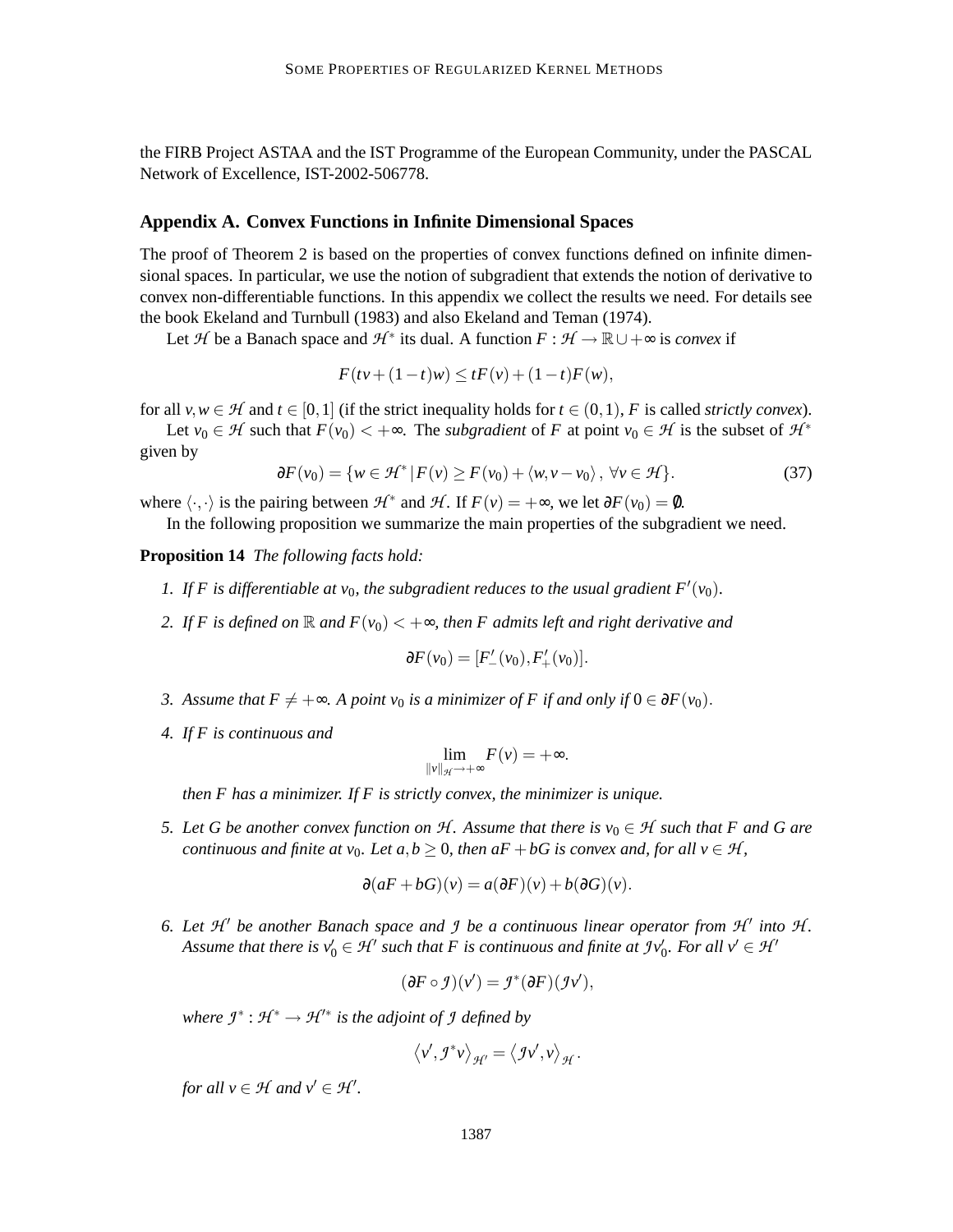**Proof** We simply give the references to the book of Ekeland and Turnbull (1983).

- 1. Prop. III.2.8
- 2. Prop. III.2.7
- 3. It is a simple consequence of Prop. III.3.1
- 4. It is a simple consequence of Prop. II.4.6.
- 5. Prop. III.2.13
- 6. Prop. III.2.12

We now recall the definition of *Nemitski* functional, adapted to our framework (Ekeland and Turnbull, 1983, p.143). Let *Z* be a locally compact second countable space, ρ be a finite measure on *Z*, and  $W : Z \times \mathbb{R} \to [0, +\infty[$  be a measurable function on  $Z \times \mathbb{R}$  such that  $W(z, \cdot)$  is convex for all  $z \in Z$ (since  $W(z, \cdot)$  is convex on  $\mathbb{R}$ , it is continuous).

Let  $p \in [1, +\infty[$  and  $L^p(Z, \rho)$  be the Banach space of measurable functions  $u : Z \to \mathbb{R}$  such that  $\int_Z |u(z)|^p d\rho(z)$  is finite.

The *Nemitski* functional associated with *W* is defined as the map  $I_0: L^p(X, v) \to [0, +\infty[ \cup \{+\infty\}$ given by

$$
I_0[u] = \int_Z W(z, u(z))d\rho(z).
$$
\n(38)

Next proposition provides us with a straightforward method to study the subgradient (∂*I*0). Let *q* ∈ | 1,  $+$ ∞ | such that  $\frac{1}{p} + \frac{1}{q} = 1$ .

**Proposition 15** *Assume that there is an element*  $u_0 \in L^p(Z, \nu)$  *such that*  $\sup_{z \in Z} |u_0(z)| < +\infty$  *and*  $I_0[u_0] < +\infty$ *. Given*  $u \in L^p(Z, \rho)$ 

$$
(\partial I_0)(u) = \{ w \in L^q(Z, \rho) \mid w(z) \in (\partial W)(z, u(z)) \rho - \text{a.e. } \}.
$$
 (39)

**Proof** See the proof of Prop. III.5.3 of Ekeland and Turnbull (1983). The proof is for *Z* interval of R, but can be easily extended to arbitrary *Z*, compare with Ekeland and Teman (1974). **In the Second** 

#### **References**

- Peter L. Bartlett. Prediction algorithms: complexity, concentration and convexity. In *Proceedings of the 13th IFAC Symposium on System Identification*, pages 1507–1517, 2003.
- Peter L. Bartlett, Olivier Bousquet, and Shahar Mendelson. Local Rademacher complexities. (submitted), 2002.
- Peter L. Bartlett, Michael I. Jordan, and Jon D. McAuliffe. Convexity, classification, and risk bounds. Technical Report 638, Department of Statistics, U. C. Berkeley, 2003.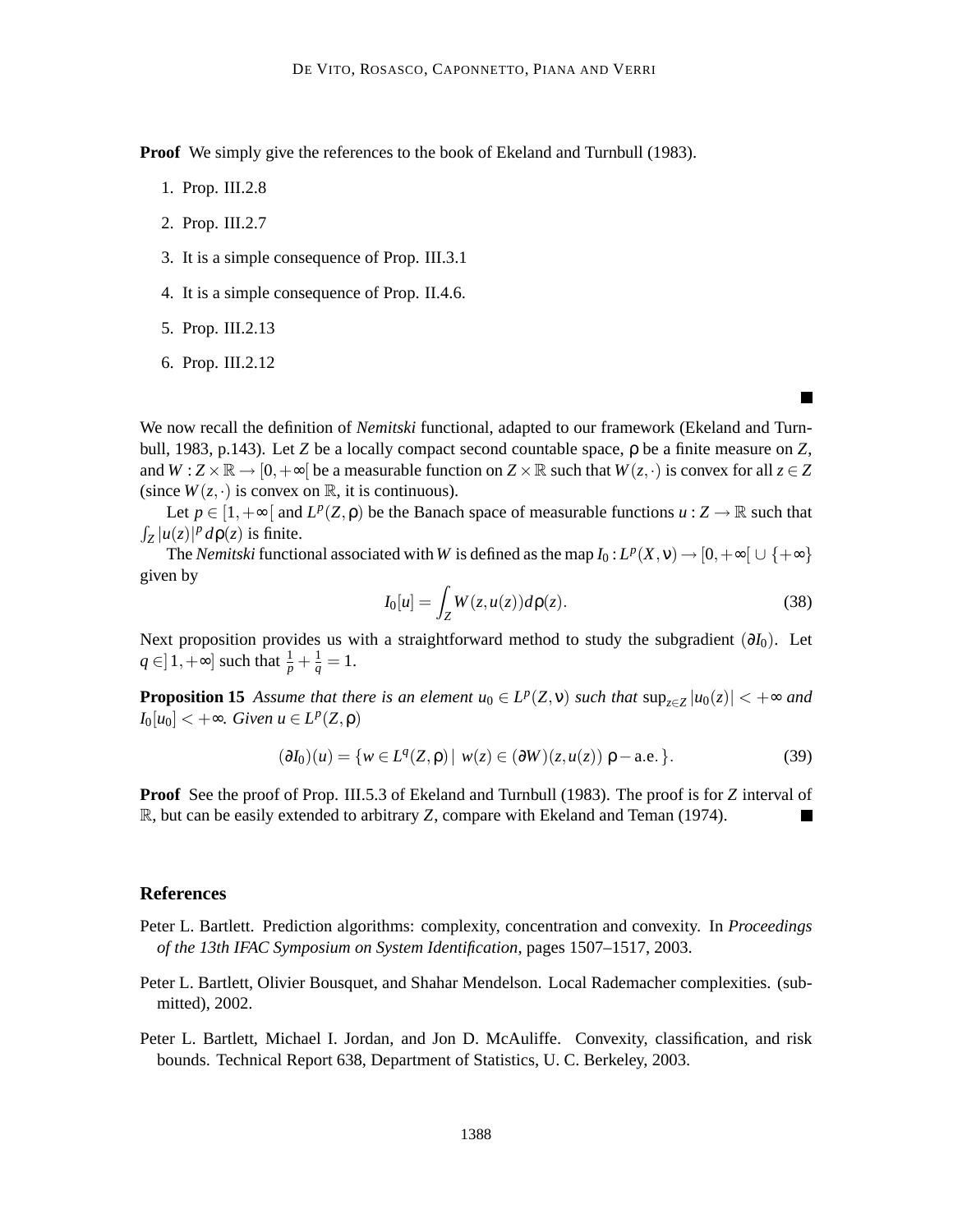- M. Bertero, T. Poggio, and V. Torre. Ill-posed problems in early vision. *Proceedings of the IEEE*, 76:869–889, 1988.
- C. Burges and D. Crisp. Uniqueness of the SVM solution. In *Proceedings of the Twelfth Conference on Neural Information Processing Systems*, pages 223–229, Cambridge, MA, 2000. MIT Press.
- C. Burges and D. Crisp. Uniqueness theorems for kernel methods. *Neurocomputing*, 55:187–220, 2003.
- D. Cox and F. O'Sullivan. Asymptotic analysis of penalized likelihood and related estimators. *Ann. Stat.*, 18:1676–1695, 1990.
- N. Cristianini and J. Shawe Taylor. *An Introduction to Support Vector Machines*. Cambridge University Press, Cambridge, UK, 2000.
- F. Cucker and S. Smale. Best choices for regularization parameters in learning theory: on the bias-variance problem. *Foundations of Computationals Mathematics*, 2:413–428, 2002.
- I. Ekeland and R. Teman. *Analyse convexe et problemes variationnels ´* . Gauthier-Villards, Paris, 1974.
- I. Ekeland and T. Turnbull. *Infinite-dimensional Optimization and Convexity*. Chicago Lectures in Mathematics. The University of Chicago Press, Chicago, 1983.
- T. Evgeniou, Pontil M., and T. Poggio. Regularization networks and support vector machines. *Adv. Comp. Math.*, 13:1–50, 2000.
- F. Girosi. An equivalence between sparse approximation and support vector machines. *Neural Computation*, 10:1455–1480, 1998.
- F. Girosi and N. Chan. Prior knowledge and the creation of virtual examples for rbf networks. In *Proceedings of the IEEE-SP Workshop on Neural Networks Signal Processing*, pages 201–210, Cambridge, MA, 1995. IEEE Signal Processing Society.
- G. Kimeldorf and G. Wahba. A correspondence between Bayesian estimation of stochastic processes and smoothing by splines. *Ann. Math. Stat.*, 41:495–502, 1970.
- C. A. Micchelli and M. Pontil. On learning vector-valued functions. *Research Note RN/03/08, Dept of Computer Science, UCL*, 2003.
- S. Mukherjee, P. Niyogi, T. Poggio, and R. Rifkin. Statistical learning: Stability is sufficient for generalization and necessary and sufficient for consistency for empirical risk minimization. C.B.C.L. Paper 223, Massachusetts Institute of Technology - Artificial Intelligence Laboratory, December 2002.
- P. Niyogi and F. Girosi. Generalization bounds for function approximation from scattered data. *Adv. Comp. Math.*, 10:51–80, 1999.
- T. Poggio and F. Girosi. A theory of networks for approximation and learning. In C. Lau, editor, *Foundation of Neural Networks*, pages 91–106. IEEE Press, Piscataway, New Jersey, 1992.